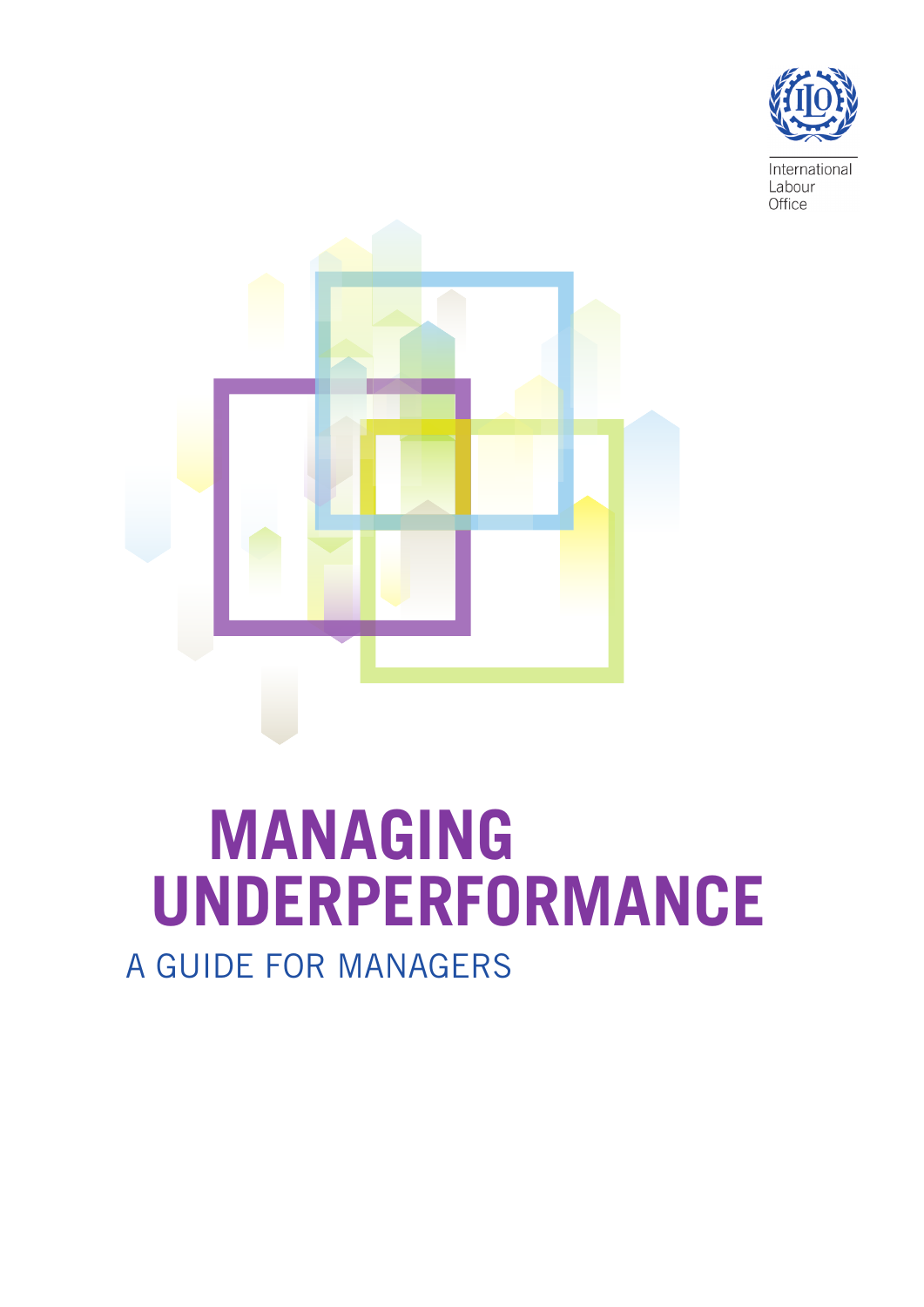# **CONTENTS**

| <b>INTRODUCTION</b>                                   |                                                   |    |
|-------------------------------------------------------|---------------------------------------------------|----|
| <b>EFFECTIVE PERFORMANCE MANAGEMENT</b><br>5          |                                                   |    |
| <b>RECOGNISING PERFORMANCE PROBLEMS</b><br>8          |                                                   |    |
| <b>DEALING WITH A PERFORMANCE PROBLEM</b><br>11       |                                                   |    |
| <b>CONSEQUENCES OF ONGOING UNDERPERFORMANCE</b><br>18 |                                                   |    |
| <b>ANNEX 1</b>                                        | <b>AVAILABLE SUPPORT FOR MANAGERS</b>             | 22 |
| <b>ANNEX 2</b>                                        | HOW TO CONDUCT A SESSION ON IMPROVING PERFORMANCE | 24 |
| <b>ANNEX 3</b>                                        | A DIFFICULT CONVERSATION CHECKLIST                | 26 |
| <b>ANNEX 4</b>                                        | TIPS FOR HANDLING DIFFICULT CONVERSATIONS         | 29 |
| <b>ANNEX 5</b>                                        | <b>PROBATIONARY APPRAISAL CHECK-LIST</b>          | 30 |
| <b>ANNEX 6</b>                                        | <b>OVERALL PERFORMANCE RATING DESCRIPTIONS</b>    | 31 |
| <b>ANNEX 7</b>                                        | GUIDANCE FOR HANDLING BLOCKED APPRAISAL PROCESSES | 33 |
| <b>ANNEX 8</b>                                        | <b>SAMPLE PERFORMANCE IMPROVEMENT PLANS</b>       | 37 |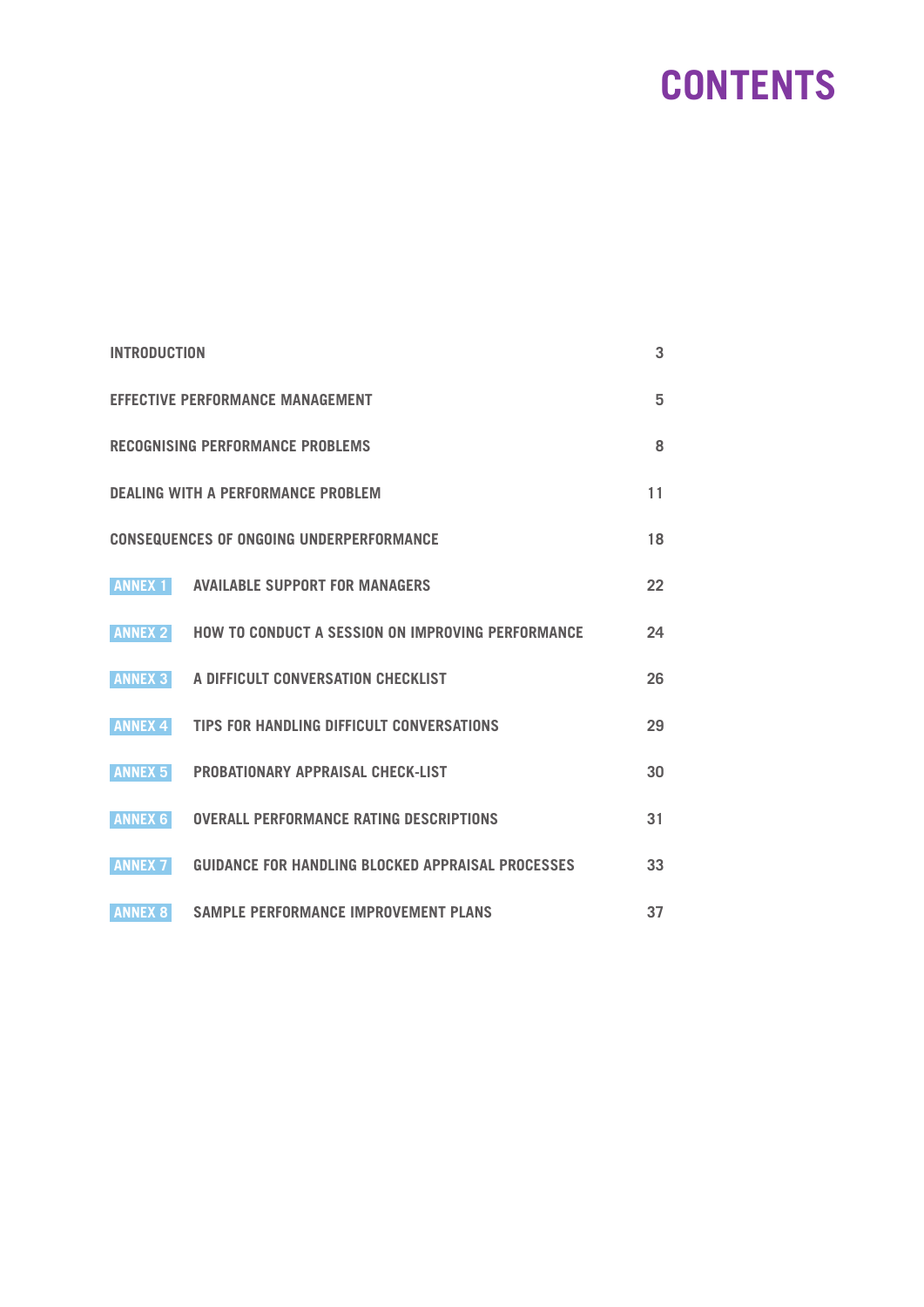# **INTRODUCTION**

<span id="page-2-0"></span>"**All ILO staff deserve to have conversations with their manager that identify what they are doing well, clarify what their objectives are, highlight where they can improve and agree on how they can address these issues and develop themselves further.** "

**Guy Ryder, Director-General**

Every staff member contributes to the functioning of the Office through the fulfilment of their individual duties and responsibilities. Accordingly, effective performance management is essential for the ILO to successfully achieve its mandate.

To deliver the required performance, staff need leadership, clear direction, effective management, positive engagement and a conducive working environment. As a manager, it is an important part of your responsibility to ensure that the staff working under your supervision have the necessary guidance and support to carry out their best work for the Office.

The ILO's Performance Management Framework (PMF) <sup>1</sup> provides the necessary tools and processes through which this can be achieved by:

- **Linking the outputs of the individual with organizational objectives; Providing clarity up-front on expectations and priorities with regard to outputs, as well as on measures of success;**
- **Identifying the competencies (both skills and behaviours) required to deliver on the outputs along with their indicators of success;**
- **Supporting the growth and development of staff;**
- **Encouraging ongoing dialogue and feedback between staff members and their managers.**

1 http://www.ilo.org/dyn/hrd/intranet.file\_open?p\_reference\_id=3124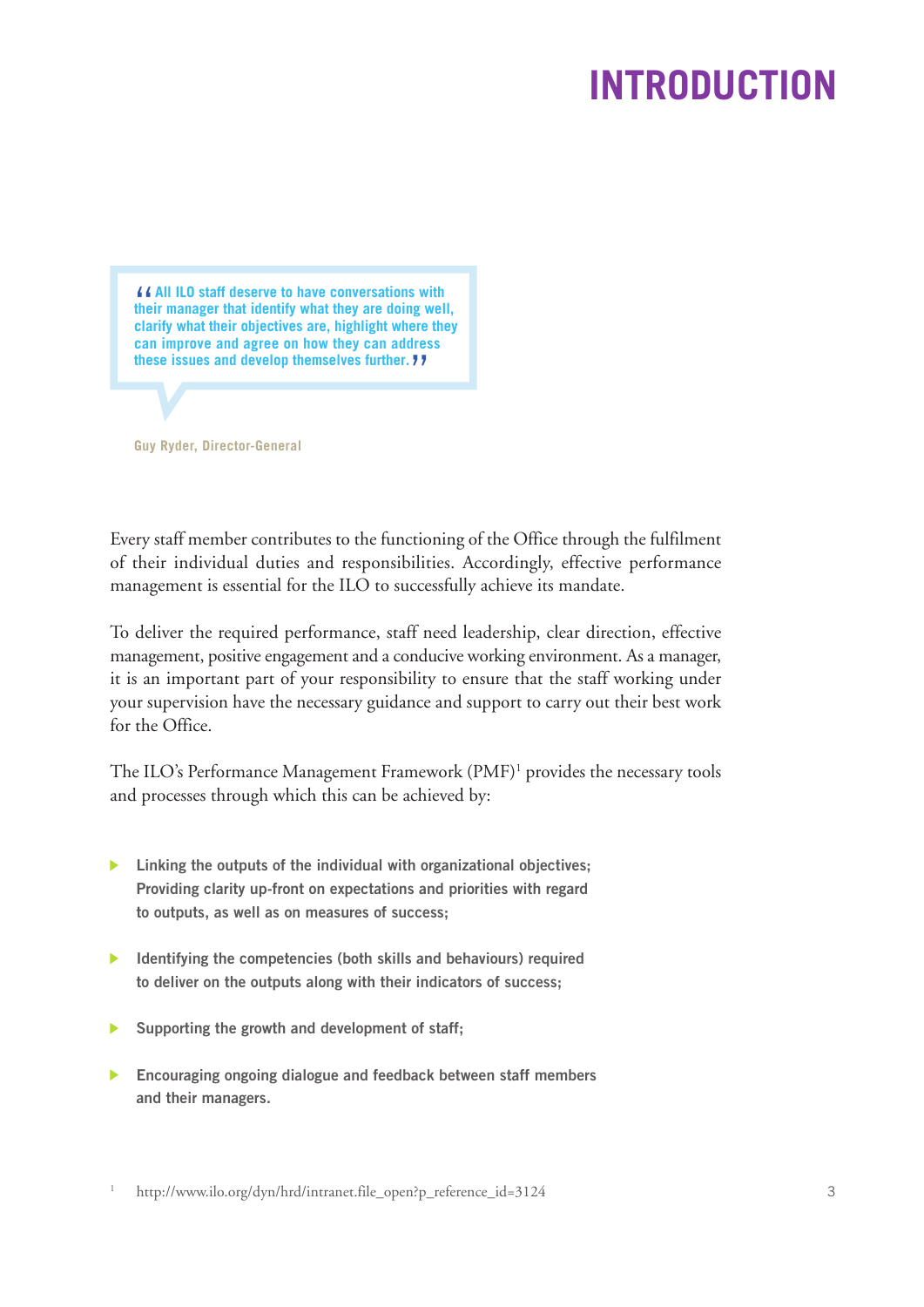Effective performance management is the best way to prevent the need to manage underperformance and creates the best starting point from which to deal with performance issues if they arise.

Dealing with underperformance can be challenging, but failure to promptly address underperformance limits the opportunity for the concerned staff member to improve and can also have long-term consequences both in terms of compromised delivery and on the morale and motivation of colleagues in the team. There are also costs associated with mediation or alternative dispute resolution, and/or rebuttal or other forms of appeal that could potentially be avoided through early intervention.

Each staff member is different and each case of underperformance needs individual consideration, taking into account the specific circumstances. There is no standard, "one-size-fits-all" solution and this guide does not attempt to provide one. Furthermore, the scope of this guide does not cover the processes and mechanisms for handling cases of misconduct. Rather, the aim of this document is to support and guide managers in taking the steps to address and manage underperformance in a manner that is transparent, fair and procedurally correct.

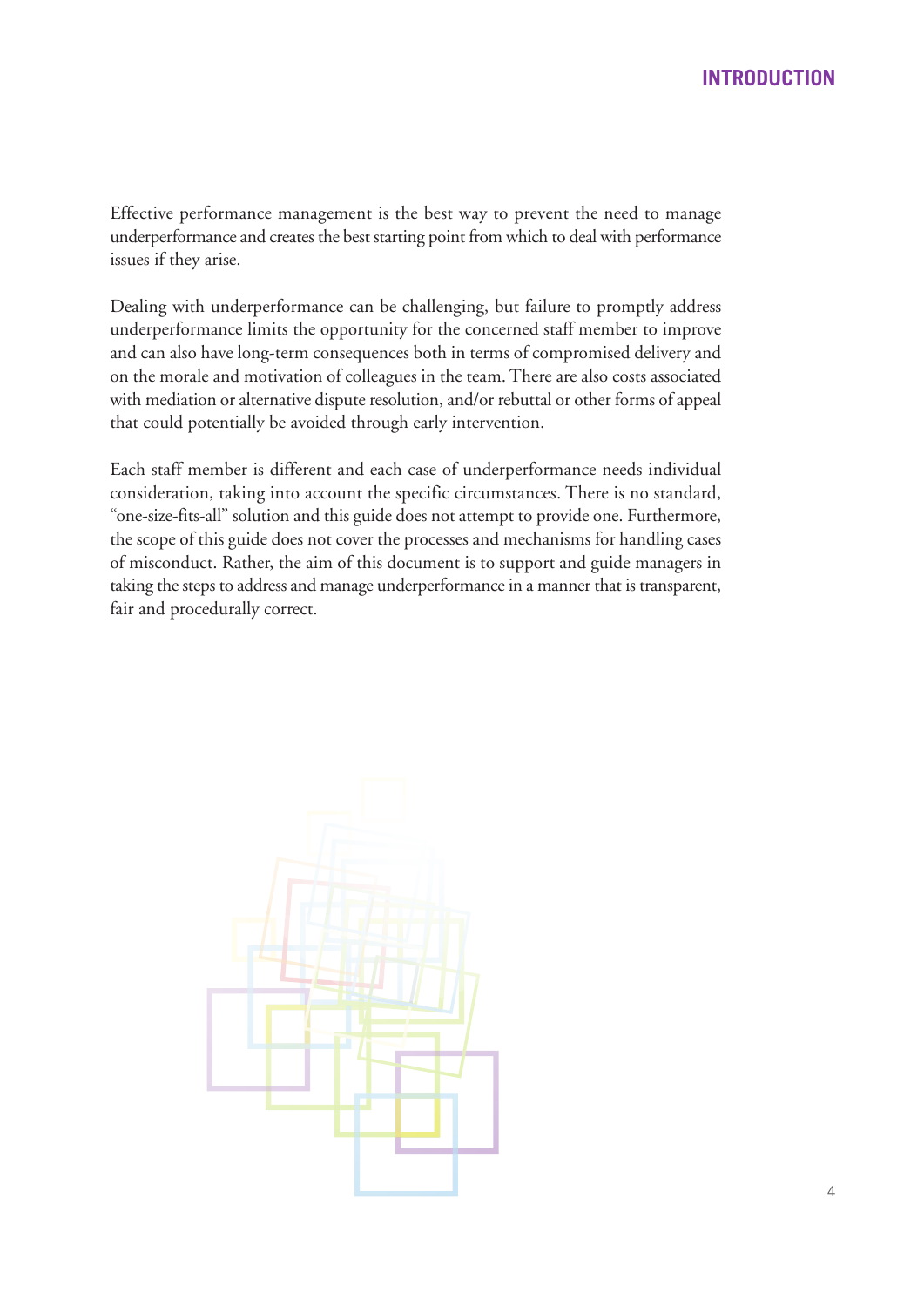### **EFFECTIVE PERFORMANCE MANAGEMENT**

<span id="page-4-0"></span>Optimal performance is achieved when all staff are motivated and empowered with the skills, tools, resources and guidance to deliver at their best. Effective recruitment processes should ensure that the right people are in place and ready to perform. Open discussions with a positive approach to giving and receiving feedback provide the essential ingredients for performance improvement. The timeliness and quality of the performance discussions and the resulting appraisal forms are also critical to the usefulness and credibility of the process.

### **START STRONG…**

The Beginning of Cycle (BoC) phase of the performance management process provides the foundation for a successful appraisal cycle. The **Job Descriptions** and **Employee Profiles** of your staff provide vital information concerning their roles, skills, experiences and aspirations – review these as part of your preparation for work-planning and individual objective setting to ensure that you capitalise on the strengths in your team.

Prior to meeting for individual performance discussions, it is important to have clarity concerning the work that is to be delivered. An agreed **work-plan** is a key input to the BoC. Work-plans may be defined at different levels (Department/Branch/Unit or by Office, Country or Project). Team goals can be strong drivers for success but the level of detail should be sufficient for each staff member to understand what is to be delivered and when, how as a team they will contribute to the overall objectives of the Organisation and what their individual contributions will be. Take the time to discuss the work-plan with your team and seek their inputs to build enthusiasm and commitment for the work ahead.

Holding a timely BoC discussion and documenting the results ensures that expectations are clarified up-front. This sets the stage for a strong performance and avoids misunderstandings when it comes to assessing performance at a later stage. If this phase is completed late or with insufficient detail, a staff member may legitimately argue that they did not know what was expected of them or were not provided with clear guidance. An effective BoC is one in which, in consultation with the staff member, you: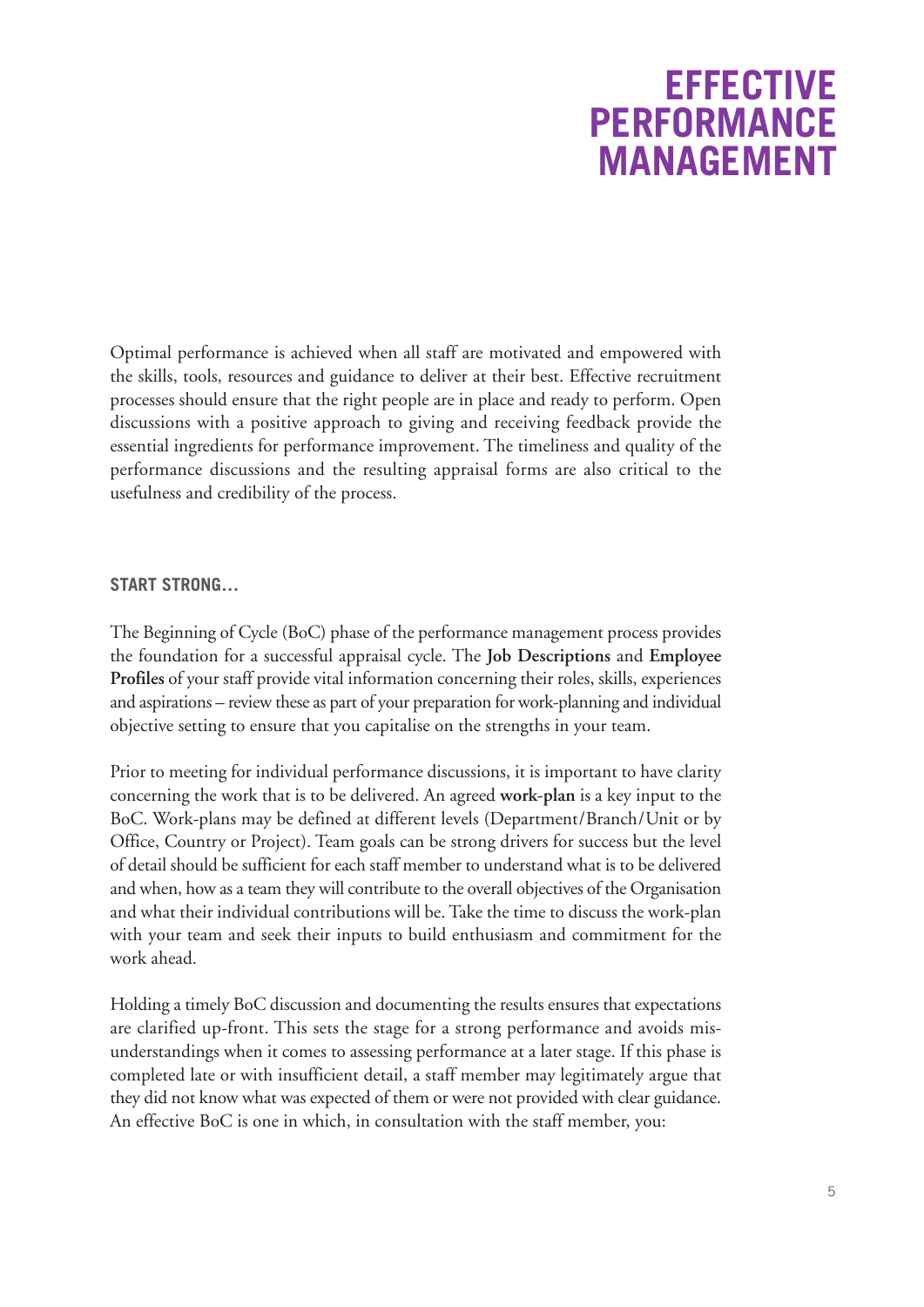

- **Set outputs which are SMART2 (Specific, Measurable, Achievable, Relevant and Time bound) with clear measures of success**
- **Select the most relevant competencies3 and identify indicators of success that will enable you to measure whether or not the required behaviours are being demonstrated**
- **Identify developmental objectives based on challenges or needs already identified from a previous cycle or new needs for the current work-plan or career aspirations of staff <sup>4</sup>**

#### **AND CARRY ON…**

Performance monitoring takes place throughout the appraisal cycle. A manager plays a key role in ensuring that delivery is on track, maintaining quality control and helping staff to overcome barriers or to reprioritise in the face of new challenges.

Giving constructive feedback when it is needed is essential to creating a productive work environment. By giving feedback you can show your team that you are attentiveto them and their performance. Feedback can be used to signal appreciation for a job well done, facilitate professional development, motivate or inspire individuals to perform even better or to point out a more productive course of action, or redirect unwanted behaviours.

In order for feedback to be effective it needs to be delivered at the right time and in the right way. Feedback is most effective when it is shared frequently and in context and when it is aimed towards a specific outcome which is realistic and achievable. Effective feedback is delivered respectfully and as part of a two-way conversation and it assumes that there will be an opportunity for follow-up. 5

"**The process is not <sup>a</sup> dialogue if one party does not listen to another.** "

**ILOAT Judgment 2172 Consideration 206**

- http://www.ilo.org/dyn/hrd/intranet.file\_open?p\_reference\_id=1137
- http://www.ilo.org/dyn/hrd/intranet.file\_open?p\_reference\_id=1142
- https://www.ilo.org/dyn/hrd/intranet.file\_open?p\_reference\_id=1136
- <sup>5</sup> See Giving Effective Feedback Harvard Business Review Press
- In this case the complainant's supervisor did not consider the complainant's comments when preparing the evaluation.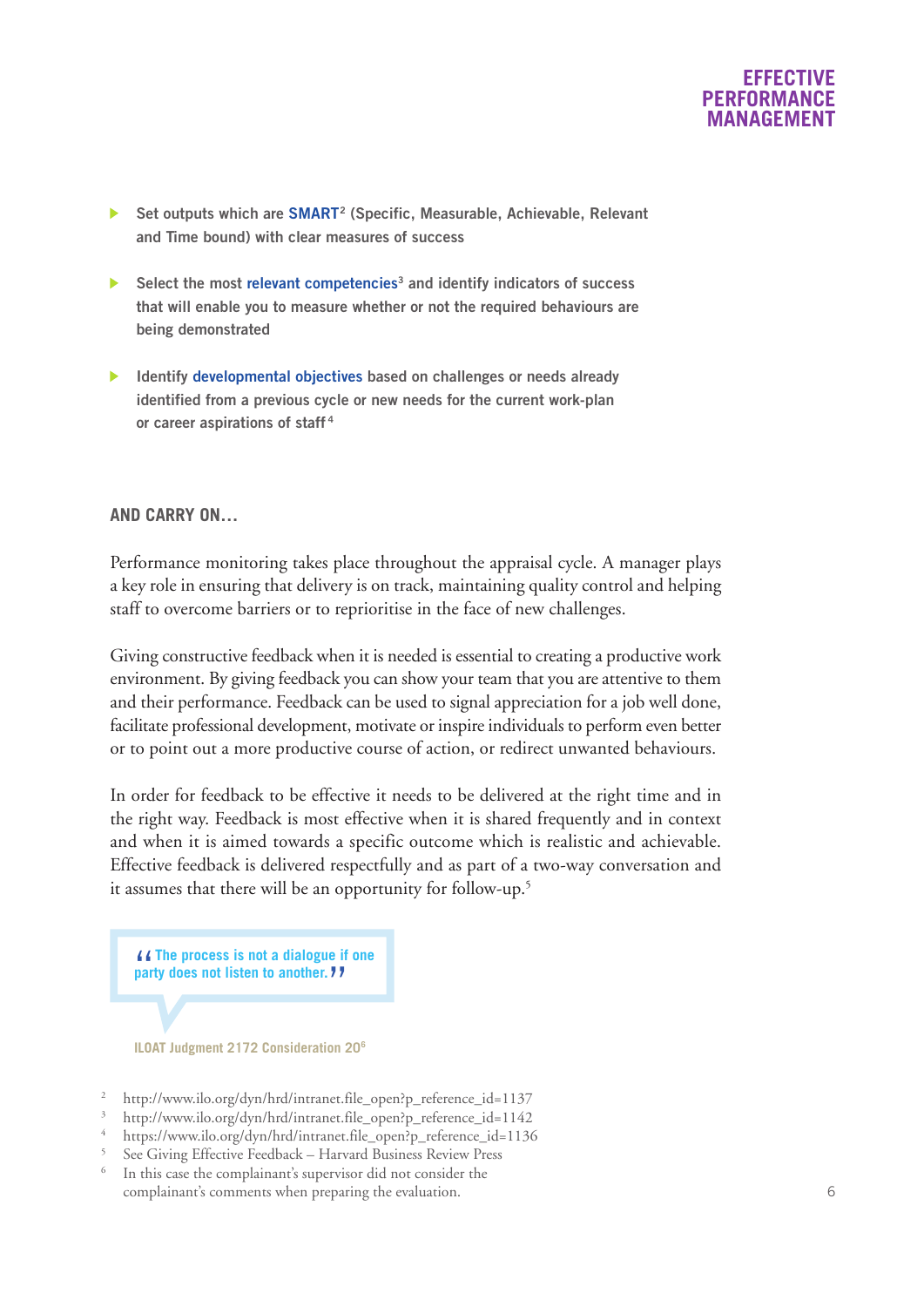### **EFFECTIVE PERFORMAN MANAGEME**

### **BE PROACTIVE, SUPPORTIVE AND AVAILABLE**

It is important to pass the message that you are ready and available to meet with your staff. Some colleagues will regularly seek your support and guidance, but others will be more reticent and could procrastinate, wasting precious time and losing momentum if you do not proactively intervene.

Block out time to prepare for and hold formal performance discussions (BoC, MtR, EoC) but also ensure that your calendar has space for informal feedback sessions with individuals and teams and make sure that these take place.

### **TAKE PARTICULAR CARE OF NEW STAFF AND STAFF ON PROBATION**

New staff need support and guidance to understand the culture and standards of the organization. It is essential to take the time to ensure that the staff member understands the work of your unit and their role, and that they establish a detailed BoC within the first two months of coming on-board.

Staff on probation receive two appraisals during their probationary period – the first one covering one year and the second one covering 9 months. The Reports Board reviews the BoC for all first probationary appraisals to confirm that there is sufficient detail for the staff member to understand what is expected and for the manager to be able to fairly evaluate their performance at the end of the period. The probationary period is critical for the manager to ascertain whether or not the staff member is a good fit for the job and can contribute to the organization as required. In order for all parties to be clear about the level of performance, when completing appraisals, it is important that managers provide supporting comments for all ratings.

See **ANNEX 5** [Probationary](#page-29-0) Appraisal Check-List for more information about appraisals for staff on probation.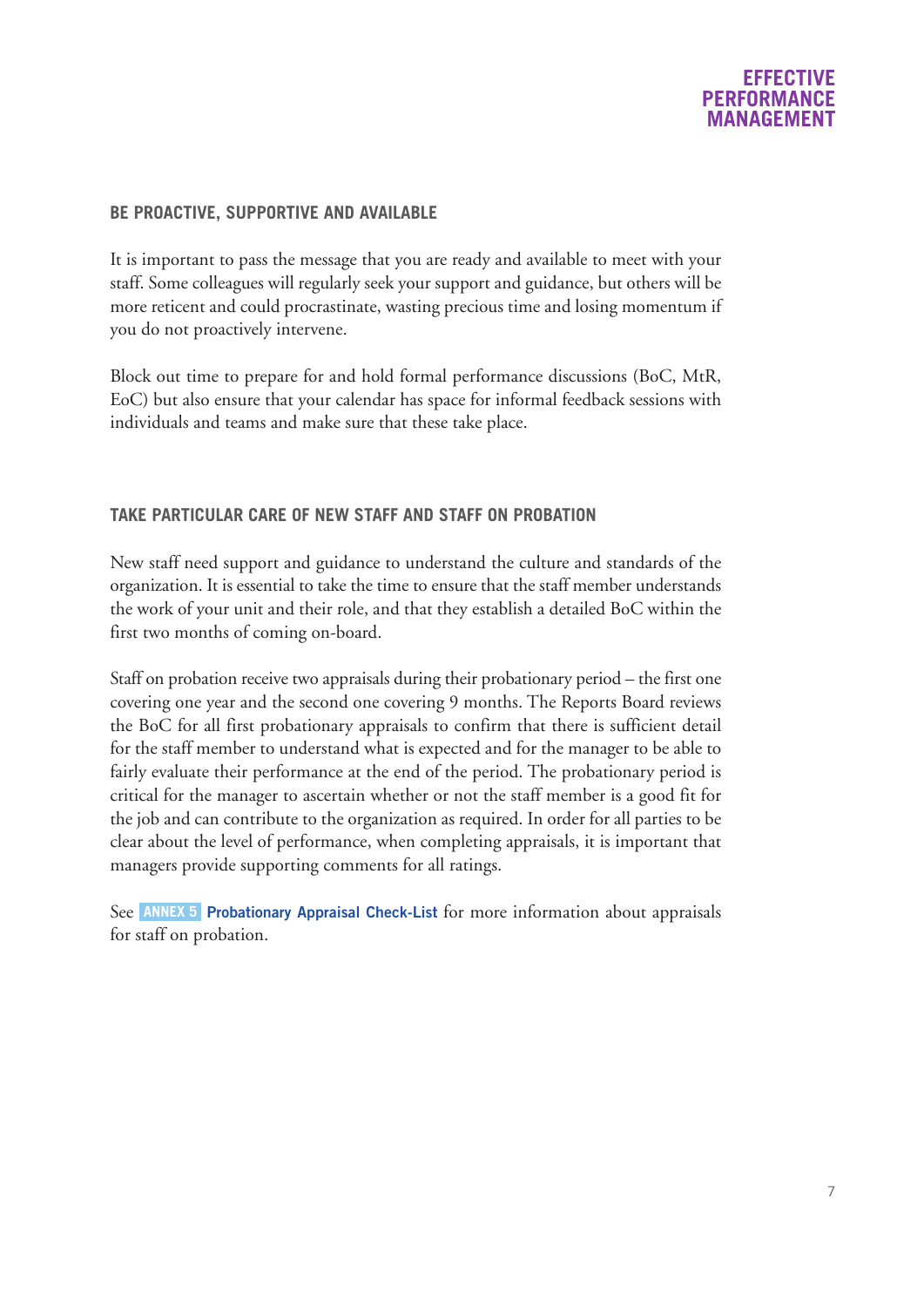### **RECOGNISING PERFORMANCE PROBLEMS**

<span id="page-7-0"></span>By meeting regularly and actively managing the performance of your staff, you will be in the best position to identify and address any performance issues should they arise.

### **WHAT DOES UNDERPERFORMANCE LOOK LIKE?**

Underperformance jeopardizes the achievement of individual and organizational goals and objectives and is reflected in:

- **Work outputs which do not meet expectations;**
- **Core competencies not being demonstrated at the expected level;** ь
- **Complaints from peers, direct reports and/or managers, resulting in conflictual personal relations;**
- **Complaints from those receiving the services of the staff member.**

The following table illustrates some indicators of underperformance. The list is not exhaustive and does not imply that an underperformer exhibits all indicators. 7

- **DOES NOT DELIVER WORK OF THE EXPECTED QUALITY AND/OR QUANTITY** ь
- ь **MISSES ACHIEVABLE DEADLINES**
- **CANNOT COPE WITH THE COMPLEXITY OF THE WORK**
- **IS NOT SERVICE-ORIENTED** b.
- ь **AVOIDS ALLOCATED TASKS**
- **NEEDS CONSTANT SUPERVISION** ь
- **IS NOT CAPABLE OR NOT WILLING TO ACQUIRE NEW SKILLS** ь
- **DOES NOT SHOW TEAM SPIRIT OR IS CONTINUOUSLY RESISTANT TO CHANGE** ь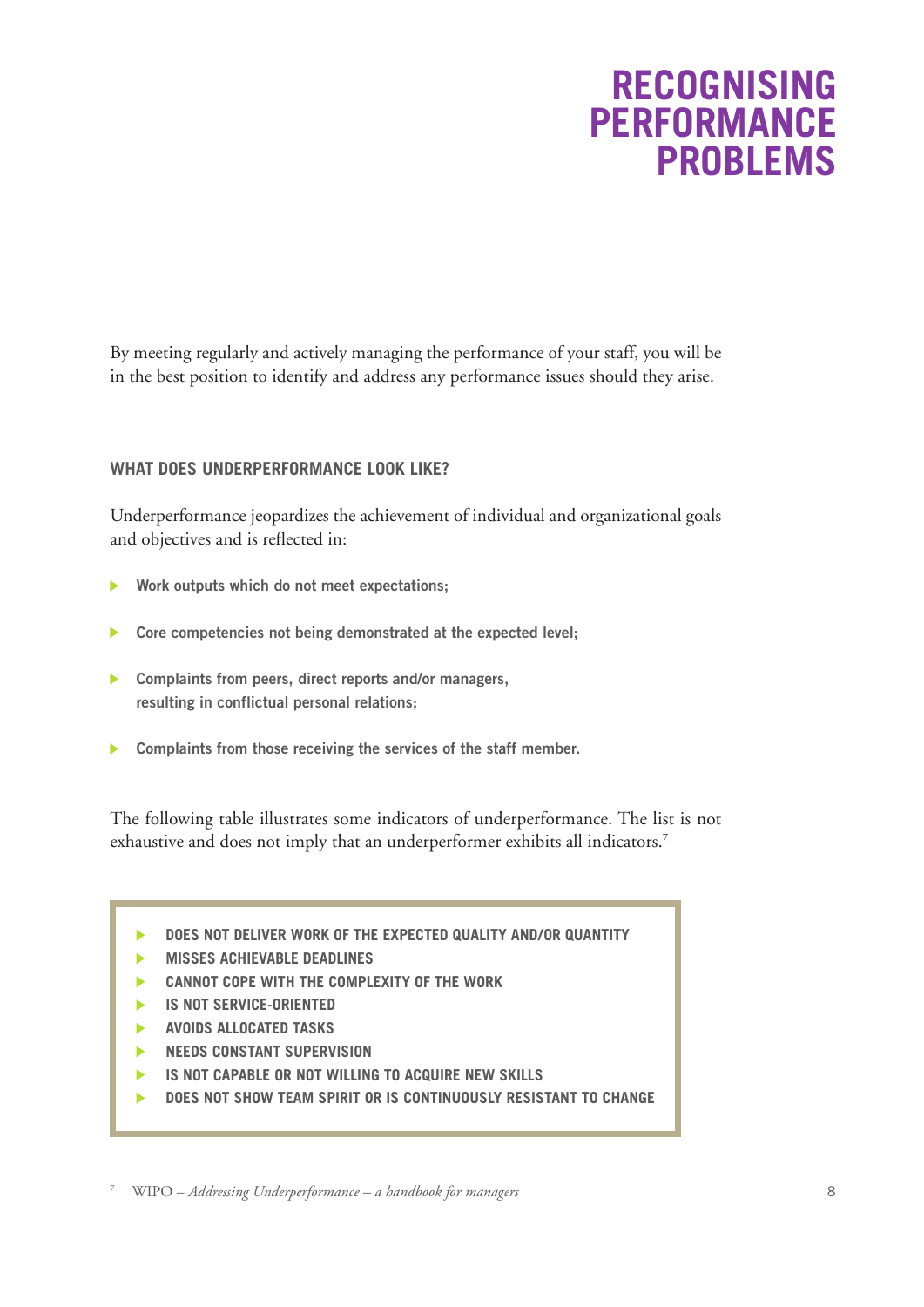### **RECOGNISING PERFORMANCE PROBLEMS**

### **WHAT IS THE DIFFERENCE BETWEEN MISCONDUCT AND UNDERPERFORMANCE?**

The difference between misconduct and underperformance could be described as the difference between "Won't do" versus "Can't do". Misconduct is generally a failure to follow a workplace rule (whether written or unwritten). Examples of misconduct include lateness and absenteeism<sup>8</sup>, inappropriate use of ILO resources (including misuse of internet access), insubordination and fraud. Underperformance on the other hand is the failure of the staff member to fulfil the requirements of the job at an acceptable level. This acceptable level is usually documented in the BoC, and defined in terms of quality, quantity or timeliness. Although performance and misconduct may be interrelated, it is important to recognize the difference between the two because there are separate disciplinary processes for handling misconduct. Do not hesitate to contact HRD for advice in the case that you are unsure.

### **CAUSES OF UNDERPERFORMANCE**

Managers observing underperformance should first look at all of the relevant circumstances and consider the possible causes of it. Think about the staff member and his/her work:

- **Are you sure that the staff member is clear about what is expected and that s/he has received feedback?**
- **Is the staff member overloaded with work? Is s/he trying to deal with too many priorities? Were the outputs too challenging or not corresponding to the nature of their job role?**
- **If a new staff member has he/she received proper and adequate job orientation?**
- **Could the underperformance be related to a skill deficiency? Has there been a change in the nature of the job or has the staff member been provided with unfamiliar tools to carry it out?**
- **Is this person under/over qualified for the job? Is this a motivation/lack of engagement issue? What is the underlying need not being met?**
- Absenteeism in this context refers to voluntary non-attendance at work without a valid reason. It does not include involuntary or occasional absence due to valid causes or reasons beyond the control of the official such as accident or sickness.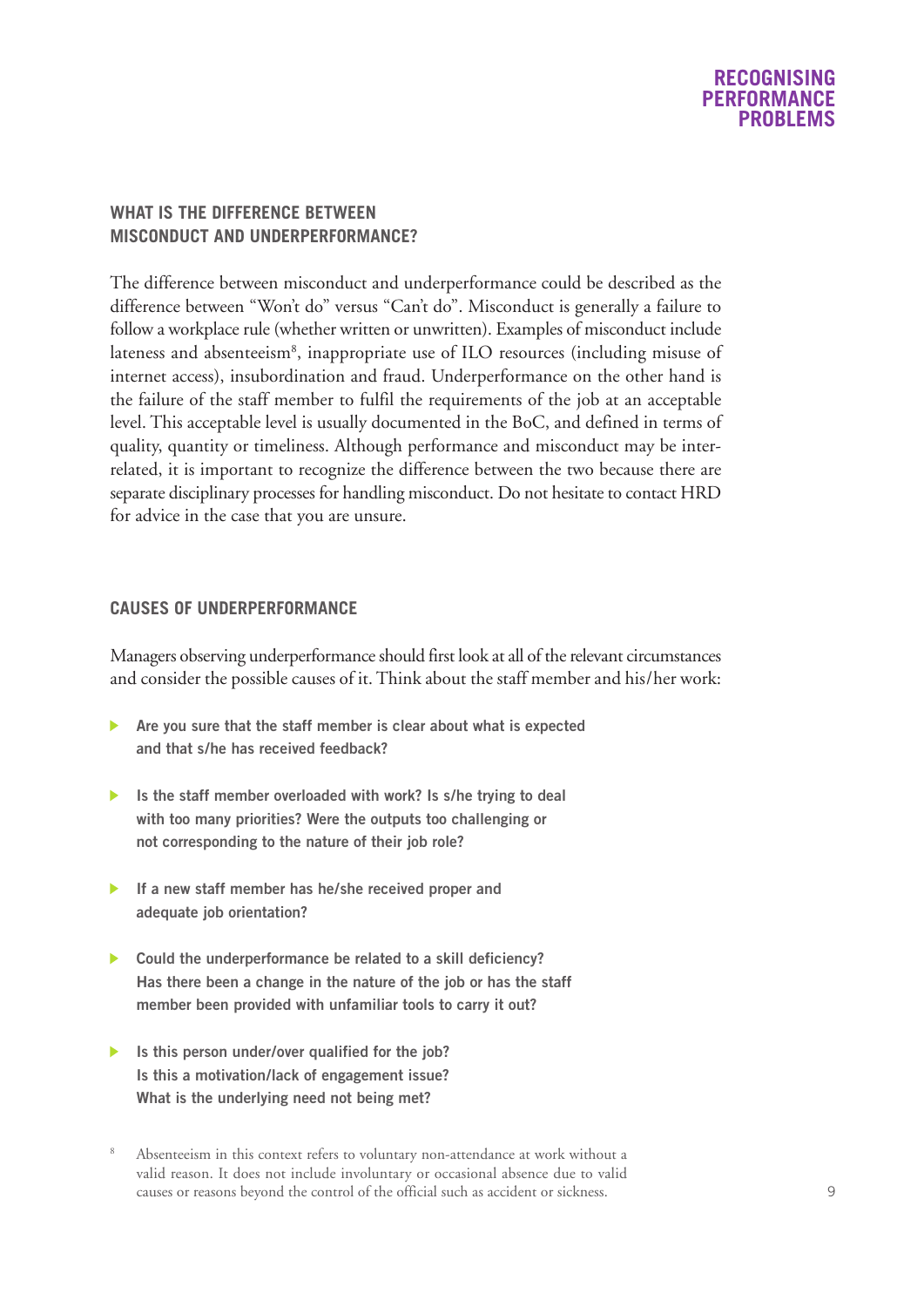

It is important to consider whether the situation represents a sudden dip in performance due to specific circumstances or whether it is an ongoing issue. Bear in mind that critical life incidents can adversely affect the productivity and/or behaviours of usually strong performers; death of loved ones, divorce/relationship problems, accidents, health issues, and sustained hardship/stress are just a few examples. Conflict, harassment or other difficult interpersonal or team dynamics in the workplace can also play a part.

Depending on the underlying causes identified, it may be appropriate at this stage to discuss the situation with your manager and consider contacting, on a confidential basis, your HR Partner, the Mediator, the Staff Welfare Officer and/or the Medical Services.

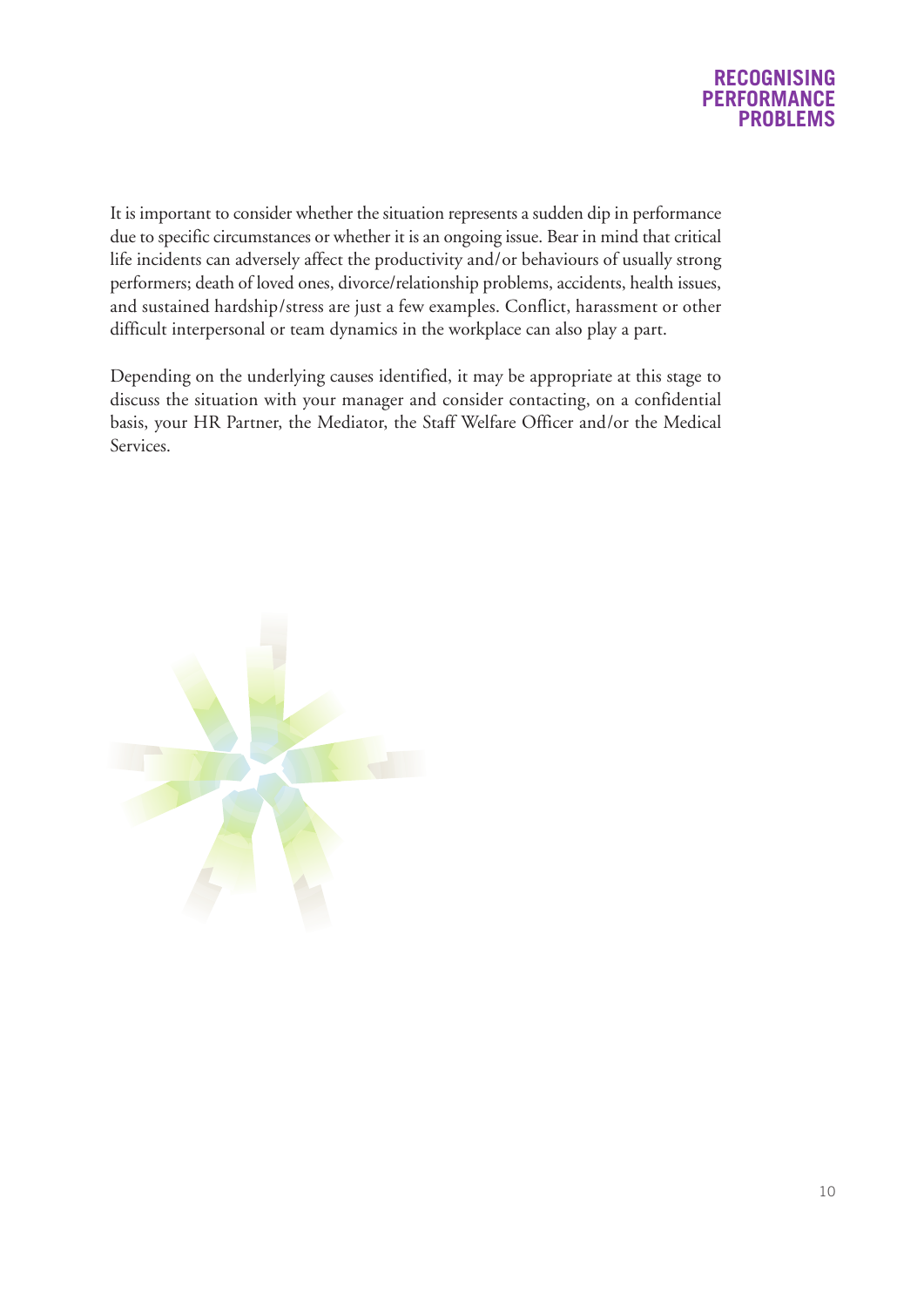### **DEALING WITH A PERFORMANCE PROBLEM**

<span id="page-10-0"></span>*f A* a staff member whose service is not considered satisfactory is<br>entitled to be informed in a timely manner as to the unsatisfactory<br>aspects of his or ber service so that steps can be taken to remody **aspects of his or her service so that steps can be taken to remedy the situation. Moreover, he or she is entitled to have objectives set in advance so that he or she will know the yardstick by which future performance will be assessed. These are fundamental aspects of the duty of an international organization to act in good faith towards its staff members and to respect their dignity.** "

**ILOAT Judgment 2414, consideration 23 and recalled in Judgment 3264, consideration 11.**

If you have identified that there is indeed a performance problem, avoid the temptation to "wait and see what happens" – things rarely get better on their own.

Normally the regular monitoring and feedback that was described in the section above on Effective Performance Management will provide the opportunity to discuss informally with the underperforming staff member, consider together the root cause(s), clarify expectations and make any necessary adjustment and set things back on track. However, if this does not result in improvement, it will be necessary to engage in a more formal process as set out below.

### **PROVIDING A FORMAL OPPORTUNITY TO IMPROVE**

### **Mid Term Review (MtR)**

The MtRis carried out half-way through the performance cycle and provides an opportunity to review progress against the outputs, competencies and development objectives agreed during the BoC discussion. In the case that there are serious performance concerns at the point of the MtR, the MtR discussion should be used to hold a performance improvement conversation (see below) and to document the outcomes. In such cases, for staff on one-year performance appraisal cycles, the MtR should be documented on the word version of the form, signed, scanned and attached to the appraisal form in **ILO [PEOPLE](https://performancemanager5.successfactors.eu/login?company=ILO)** . It should also be sent to the Reports Board Secretariat at **[REPORTSBOARD@ilo.org](mailto:REPORTSBOARD@ilo.org)** (see the relevant ILO People User Guide for more details).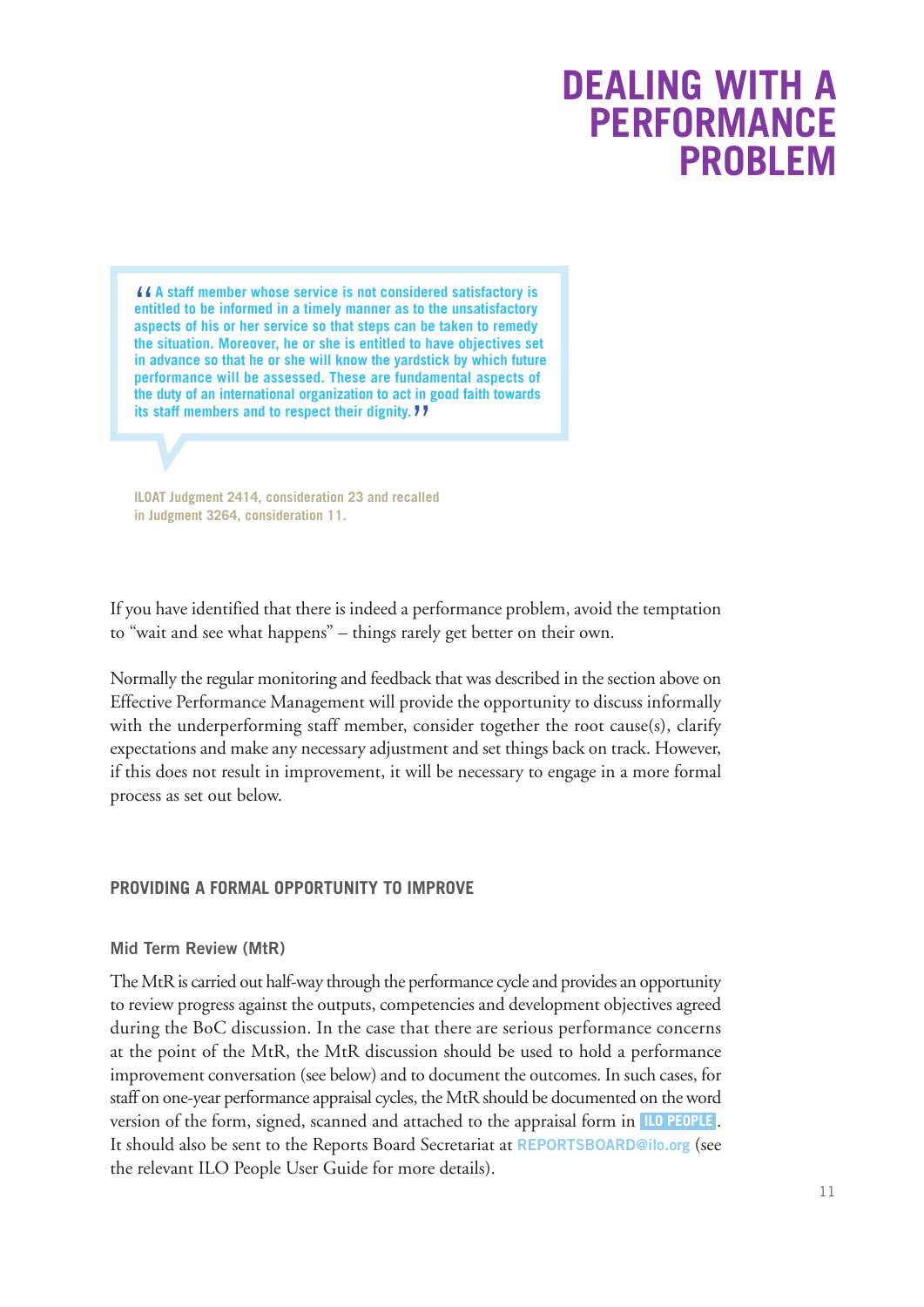### **DEALING WITH A PERFORMANCE PROBLEM**

### **End of Cycle (EoC)**

The EoC evaluation takes place at the end of a given performance period and aims to assess the results/level achieved on the expected outputs, selected competencies, and developmental objective(s) and to identify challenges/lessons learned.The EoC provides a further formal opportunity to discuss and document the performance over the period under review.The staff member provides their self-assessment and the manager provides their evaluation and an overall rating of performance. The EoC discussion should be used to hold a performance improvement conversation (see below) in the case that there were performance concerns already raised at the MtR or if concerns have arisen in the interim period. The points raised in the EoC discussion should reflect matters that you have already raised with the staff member through previous informal feedback. It is very important that a negative evaluation of performance does not come as a surprise to a staff member during the formal appraisal discussion.

The ratings that are provided for the outputs, competencies and the overall performance must fairly reflect the results/level achieved. Ratings should be supported by comments and ratings other than "FM" – Fully Met, must be justified with comments including illustrations and examples as needed.

**Overall [Performance](#page-30-0) Rating Descriptions** provides further information about **ANNEX 6** overall performance ratings.

Sometimes the manager and the staff member do not agree on the evaluation of performance. The likelihood of such differences of opinion can be reduced by setting clear expectations, providing timely feedback, ensuring that priorities are clear and acknowledging situations where external influences have affected the delivery of work. However, if after discussion there are remaining areas of disagreement, these should be documented through the ratings and comments sections available to both the staff member and the manager on the appraisal form.

### **PERFORMANCE IMPROVEMENT CONVERSATIONS**

You do not need to wait for a Mid-term Review or End of Cycle before holding a performance improvement conversation. The aim of such a discussion is to ensure that the staff member is aware that their performance is not meeting expectations, ascertain if there are any extenuating circumstances and agree on the steps to improve the staff member's performance by clarifying what must be done to bring it up to an acceptable level.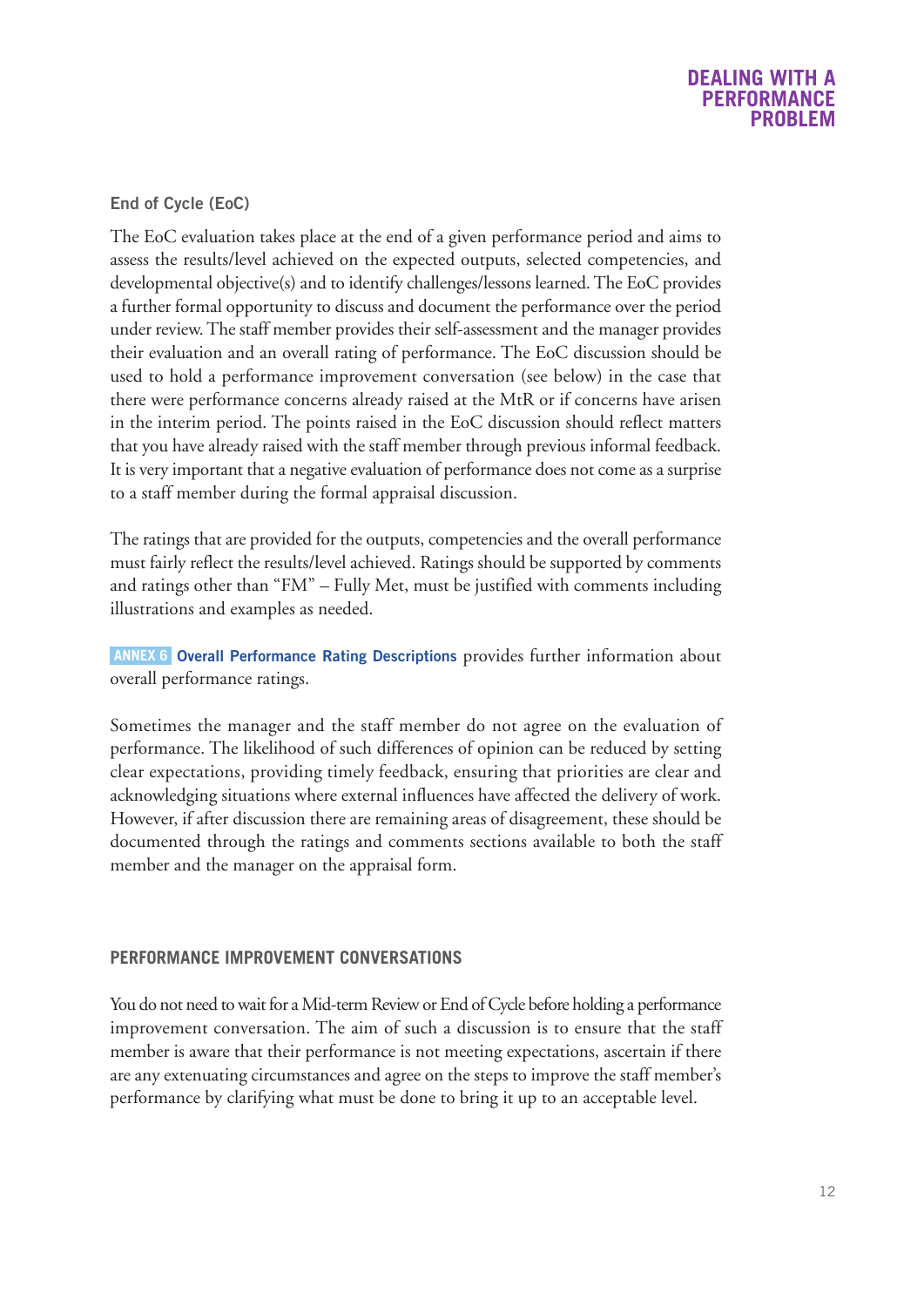

Prepare for the discussion by:

- **Reviewing what was agreed in the staff member's Beginning of Cycle**
- **Identifying the critical element(s) where the staff member is falling short (work outputs and/or behaviours)**
- **Recalling specific examples which illustrate these concerns**
- **Considering what informal feedback you have already provided regarding these short-falls**
- **Exploring possible ways forward including specific actions to support the staff member in their improvement**

Schedule the meeting with the staff member at a time that is convenient for you both and in a quiet place where you will not be disturbed. Ensure that you allow sufficient time for a constructive two-way conversation.

Structure the conversation to be sure that you cover the following:

- **describe the current state and explain the impact**
- **explore the reasons**
- **describe the desired outcome**
- **discuss solutions and offer support**
- **agree on next steps, seek commitment, and make closing remarks**  $\blacktriangleright$

Follow-up after the meeting by sending the staff member an email summarising what was discussed and any agreements that were made.

See **How to Conduct a Session on Improving [Performance](#page-23-0)** for more in-depth **ANNEX 2** guidance on conducting a performance improvement conversation.

**ANNEX 3 A Difficult [Conversation](#page-25-0) Checklist and <b>ANNEX 4 Tips for [Handling](#page-28-0) Difficult [Conversations](#page-28-0)** also provide useful tools.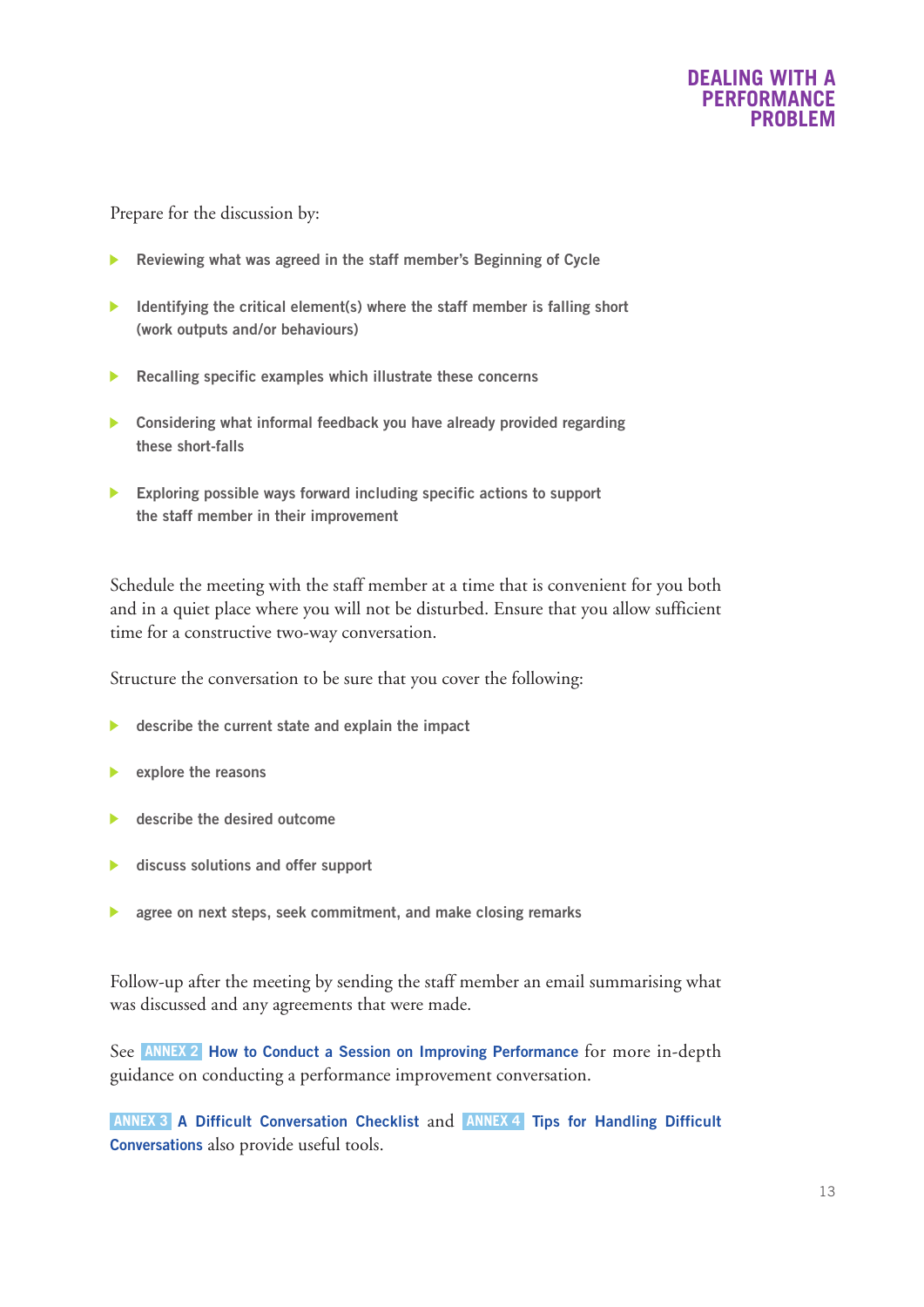

It is essential that you put in place any support mechanisms that were agreed in this discussion (tools, guidance, training, coaching etc.) and that you follow-up regularly and monitor performance as per the timeline that was agreed in the performance improvement discussion. If the staff member shows improvement, let him/her know immediately. If s/he is still struggling then a more detailed plan of action might be needed.

### **PERFORMANCE IMPROVEMENT PLANS**

Sometimes, in the case of ongoing underperformance, a performance improvement plan may be the best way to address the problems. Such a plan should be prepared, discussed and agreed with the staff member and documented in a format which best suits the particular situation.

**Sample Performance [Improvement](#page-36-0) Plans** shows some different examples of **ANNEX 8** Performance Improvement Plans (PIPs) and provides a simple model template which can be used as a basis and adapted as necessary.

A PIP can be put in place at the initiative of the individual manager. Alternatively, if there are performance concerns raised in a MtR or EoC appraisal submitted and reviewed by the Reports Board, the Board might recommend that one be established and request that progress made against the plan be submitted in the context of the appraisal cycle. Depending on the timeline required and the appraisal cycle of the staff member, the Board may request that an ad-hoc appraisal be completed.

The usual time frame for a PIP is 3 to 6 months' duration – allowing sufficient time for the staff member to be able to show improvement. In preparing a plan the manager and the staff member should establish clearly which areas need to be improved, what results are expected and will indicate success, what skills and/or competencies need to be strengthened or acquired, and the support needed, including any specific training needs. The plan should establish deadlines for the deliverables set out and indicate the date or dates on which progress will be reviewed. The PIP represents an agreed plan of action and so the manager and the staff member should sign and date the plan.

It is important that you monitor the staff member's progress and meet regularly with him/her during the period covered by a PIP to discuss and record the progress achieved.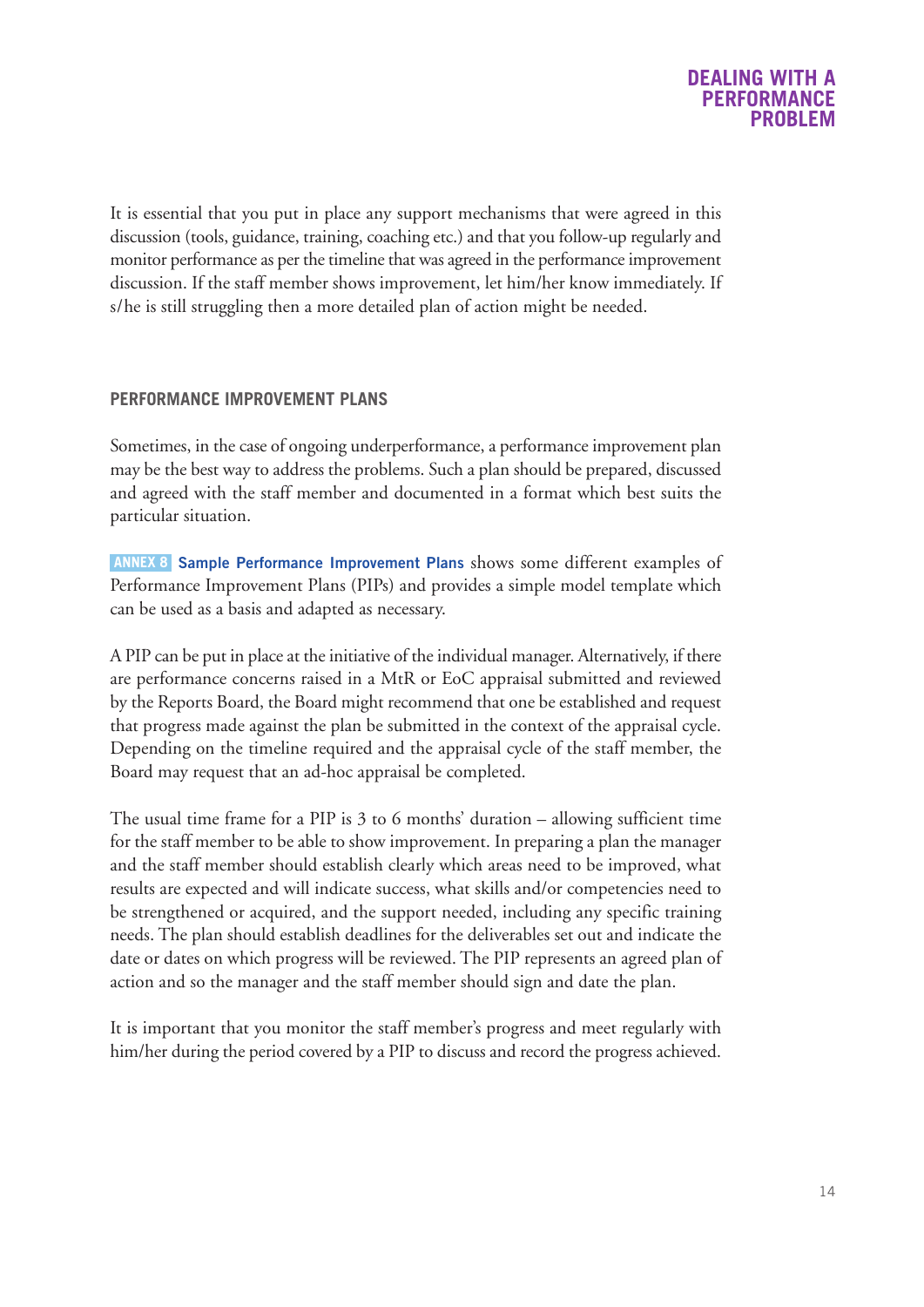### **DEALING WITH A PERFORMANCE PROBLEM**

### **FOLLOWING-UP**

At the end of the period which was agreed for the performance improvement actions (such as training, coaching or a PIP), a performance discussion should be held to review the results, identify any additional support or guidance that may be needed and consider the next steps. The outcomes of this discussion should be formally documented in writing.

If the training, coaching or the performance improvement plan have had the desired result and performance has improved significantly, this should be recognised. On the other hand, if the progress is considered insufficient, despite the support given, this should be clearly stated. Where there has been progress but the performance is not considered to fully meet the requirements this should also be clearly documented.

Depending on the moment in time, this documentation could be captured within the MtR or the EoC of the current appraisal cycle (which could be an ad-hoc appraisal if the Board has requested one). The appraisal should contain clear recommendations from the manager about the next steps, based on the staff member's performance. In cases of ongoing underperformance which are already being followed by the Reports Board, these recommendations may include a request for administrative action to be taken, as outlined in the section on **consequences of ongoing [underperformance](#page-17-0)**.

### **THE REPORTS BOARD AND ITS SECRETARIAT**

The Reports Board is one of the statutory<sup>9</sup> administrative bodies that assists the Director General in the application of the staff regulations – specifically those related to probation (Chapter V) and advancement, appraisal and change of grade (Chapter VI).

The Reports Board is composed of senior managers (D1 or above) who are appointed by the Director-General. One of the members is elected as Chairperson. A meeting of the Board requires the attendance of four members and a member cannot participate in deliberations concerning a staff member for whom they are a supervisor/responsible chief or higher level chief, or where any other conflict of interest exists.

The Board helps to ensure that appraisals are completed on time and in accordance with established rules. It acts in an advisory capacity, providing comments and recommendations to staff and their managers in respect of the appraisals that it reviews.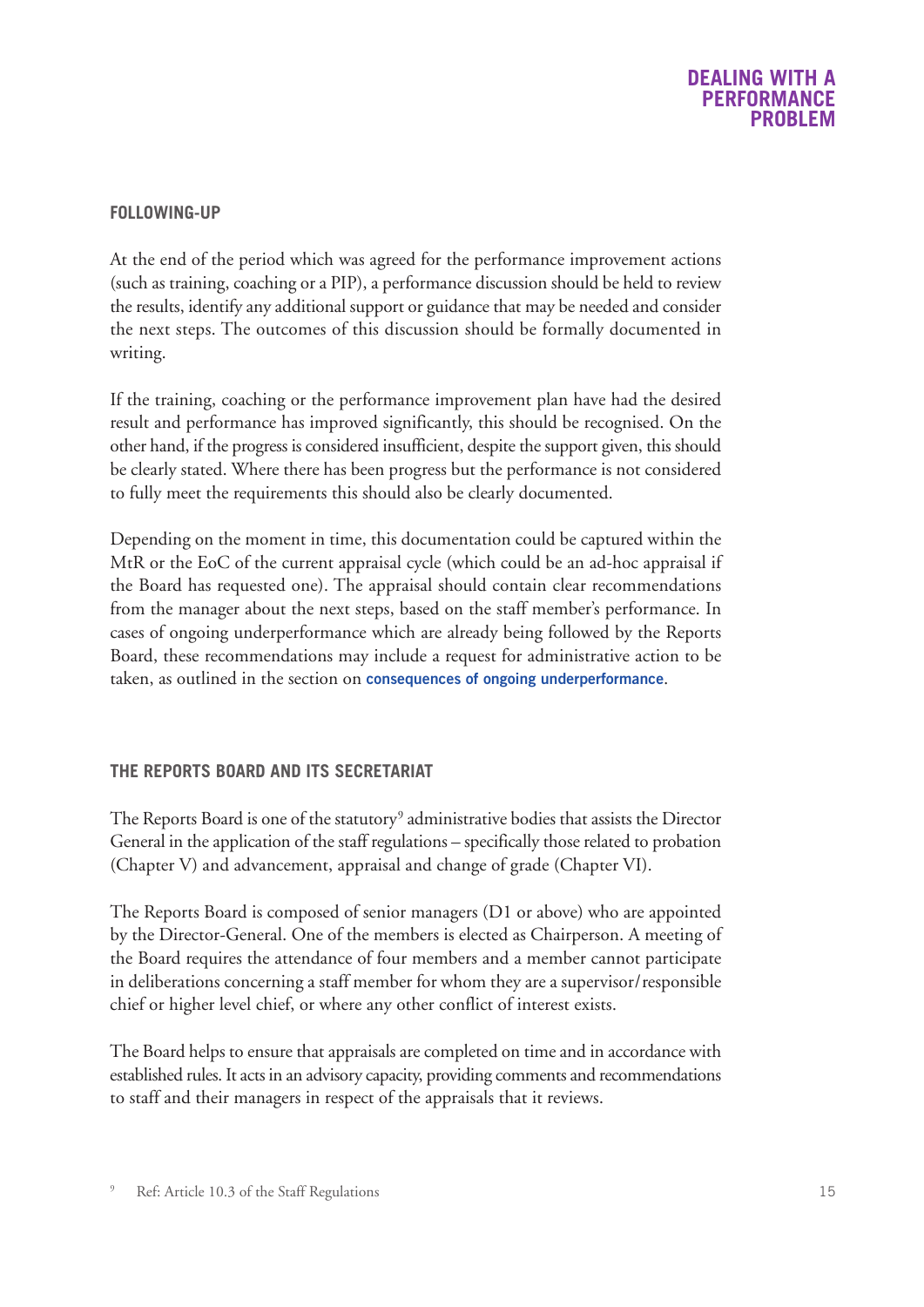

It makes recommendations to the Director General concerning the confirmation or nonextension of a staff member's appointment at the end of probation and with regard to other administrative actions to betaken as a consequence of ongoing underperformance. In reaching its conclusions and making recommendations the Reports Board hears the views and concerns of all parties and exercises its own discretion.

If In exercising his authority the Director-General is not<br>bound by the recommendations of the advisory bodies. He<br>is indeed quite free to determine the general assessment **is indeed quite free to determine the general assessment in the light of the whole file and even to alter the assessments agreed on by the official's own supervisors. The bodies which advise the Director-General therefore enjoy just as much freedom as he to assess the official's performance…it is therefore open to them, if they wish, to dissent from an opinion shared by [the supervisors].** "

**ILOAT judgment 352, consideration 5**

The Reports Board Secretariat reviews appraisals for quality and completeness, identifies cases which require review by the Board, prepares the agenda and documentation for Reports Board meetings and drafts the minutes, comments and recommendations.

### **LACK OF ENGAGEMENT IN THE PERFORMANCE APPRAISAL PROCESS**

The ILO's PMF encourages ongoing dialogue and feedback and the steps in the performance appraisal process are designed with the engagement of both the manager and the staff member in mind. Lack of engagement can occur on both sides – but the manager has the overall responsibility for ensuring that a dialogue takes place and is accountable for the timely completion of the appraisal reports. This can be challenging in the case that the staff member is not willing to engage in the process. It is important to try to understand why a staff member might be reticent to take part in one or more steps of the process. Examples could include perceived lack of time or competing priorities, fear of a difficult conversation, concerns about the fairness of the process, insecurity about potential consequences etc. Identifying and trying to address these concerns as a first step can help to get things moving or re-start a stalled appraisal process. In the case that it is not possible to move the process forward jointly and with the agreement of the staff member, actions can be taken by the manager to complete the appraisal. Article 6.7 point 2 of the Staff Regulations stipulates that when an appraisal has been communicated to an official, he or she is required to review it and return it within eight days of its receipt.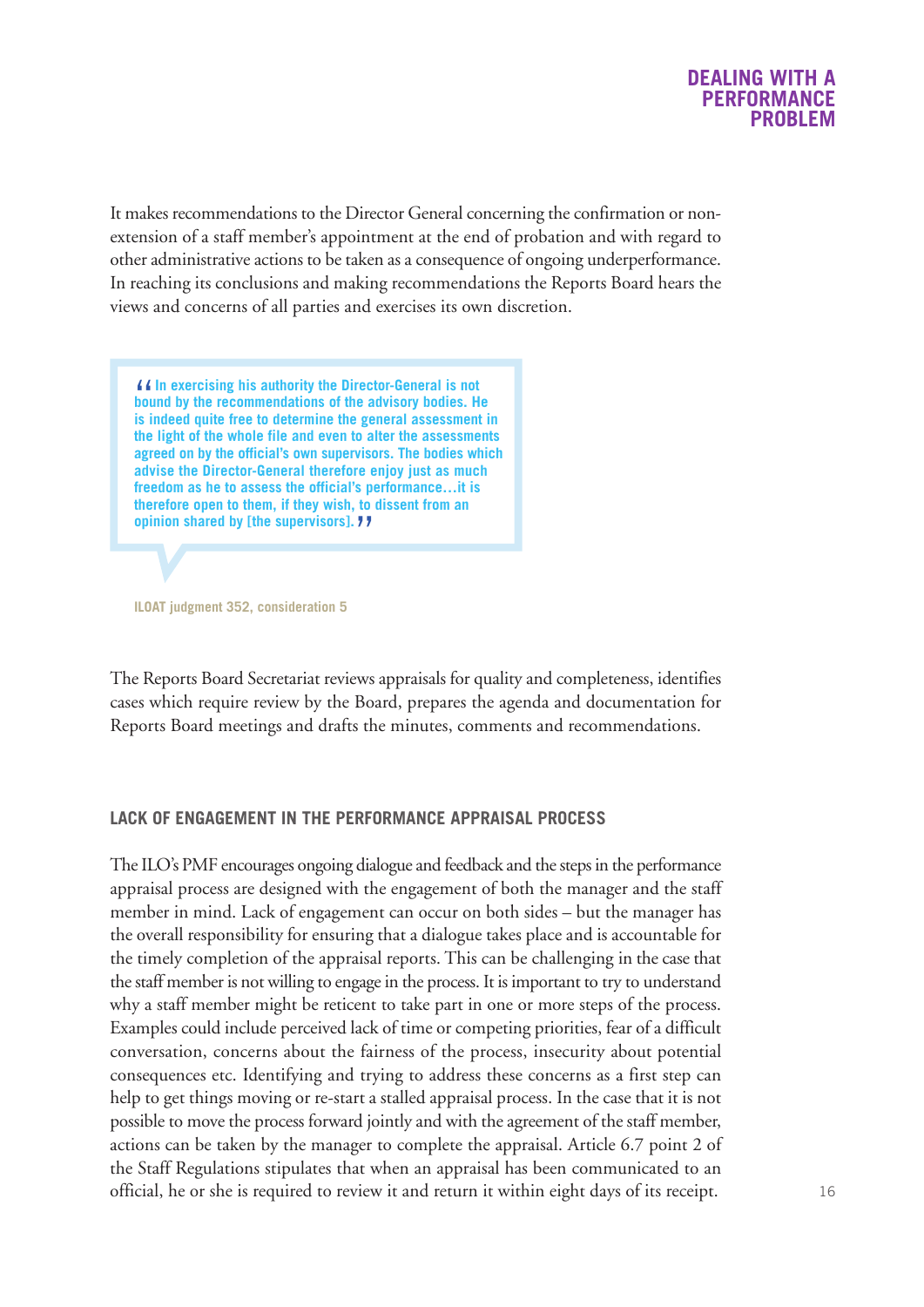

**Guidance for Handling Blocked Appraisal [Processes](#page-32-0)** provides information **ANNEX 7** concerning how to resolve some of the more common situations. The Reports Board Secretariat can also provide guidance concerning how to apply this article.

### **WHAT HELP IS AVAILABLE TO SUPPORT MANAGERS?**

While the process of managing the underperformance of a staff member should be treated as confidential, this does not mean that a manager needs to handle the situation alone. Support is available both in terms of one-to-one guidance and training.

See **ANNEX 1 Available Support for [Managers](#page-21-0)**.

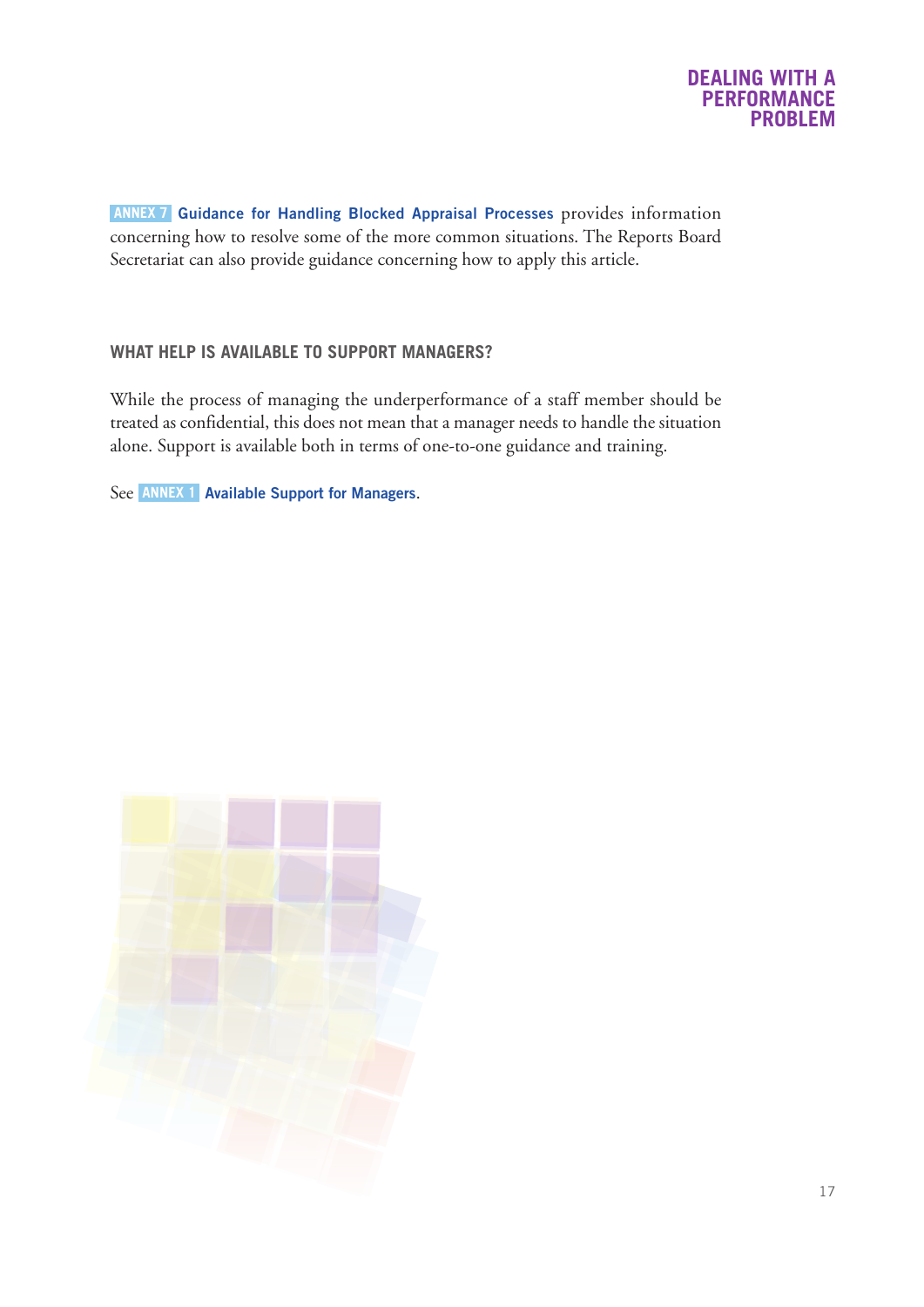### **CONSEQUENCES OF ONGOING UNDERPERFORMANCE**

<span id="page-17-0"></span>In some cases, despite efforts to manage underperformance both informally and formally following the recommendations of the Reports Board, there is either no or insufficient improvement. In such cases the manager may request the Board to consider one of a number of administrative actions. The Reports Board will then review the history of the case and take steps to further clarify the situation if necessary; this may include oral hearings with the official concerned and any relevant supervisors and managers. If the Reports Board considers that it is warranted it will make a recommendation to the Director-General to take one of the administrative actions outlined below.The Director-General then takes the final decision. Under no circumstances should administrative actions related to underperformance be taken without passing through the Reports Board.

### **DIFFERENT CONSEQUENCES**

- **extension of probation – the probationary period may be extended by the Reports Board by a period of up to 12 months in situations where the performance or conduct of the official is deemed to be either not fully satisfactory or not to fully meet the requirements of the job. Following this, if the performance or conduct still fail to meet the required standard, the Reports Board will recommend to the Director-General that the contract is not extended beyond the end of probation.**
- **withholding a within-grade increment – a responsible chief may request the withholding of a salary increment where performance is appraised as unsatisfactory. Withholding a salary increment does not affect the right of the official to be considered for an increment on the next incremental date. The responsible chief may also recommend to the Reports Board that a previously withheld increment be restored on the basis that the performance of the official has improved and now meets the required level.**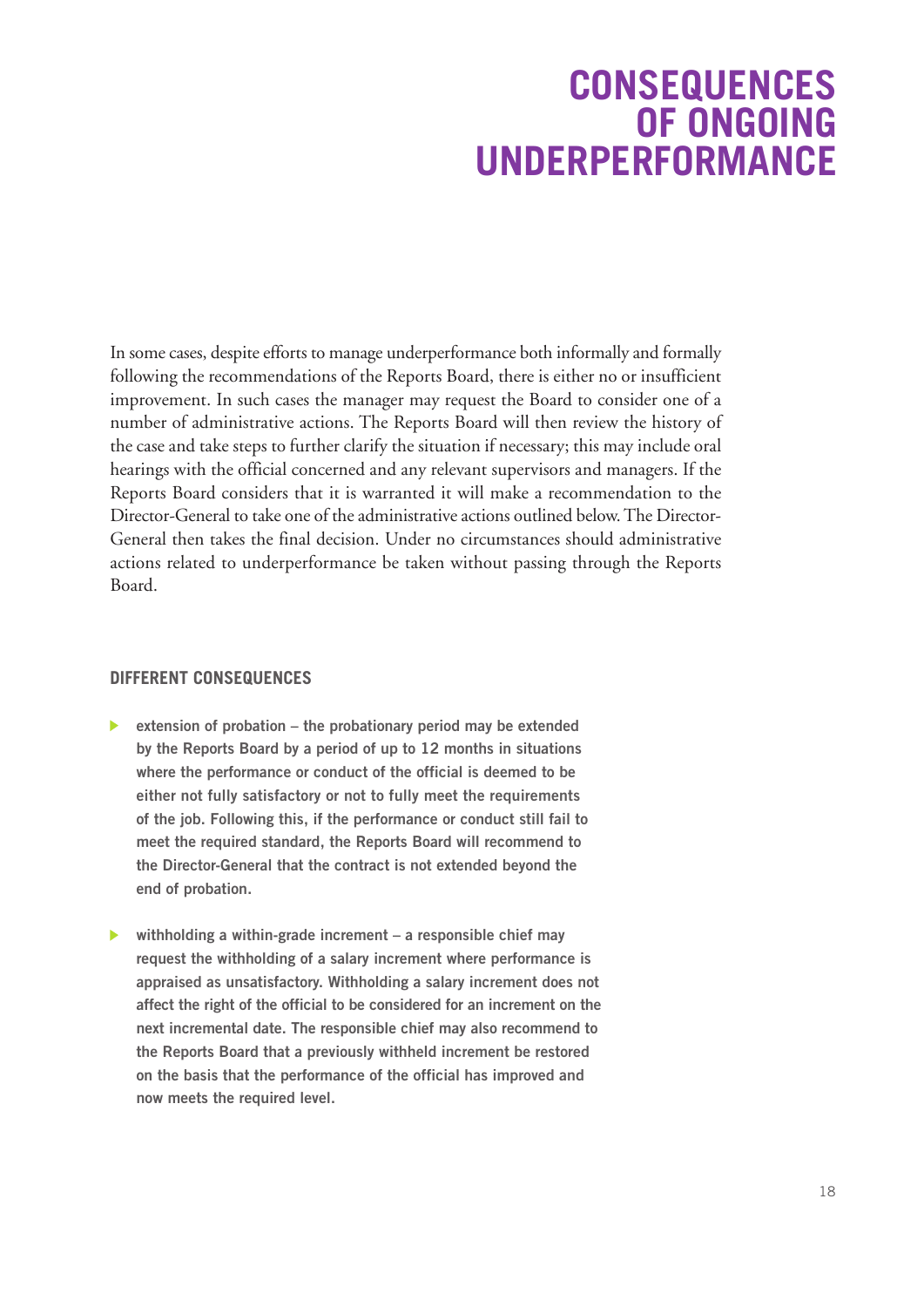### **CONSEQUENCES OF ONGOING UNDERPERFORMANCE**

- **transfer to a position of a lower grade – this may be recommended by the Reports Board in situations where the performance of duties and responsibilities is sufficiently unsatisfactory that the Reports Board might otherwise recommend non-renewal or termination of contract.**
- **non-renewal of contract – where a fixed-term official is reaching the end of their contract term and the contract might otherwise be renewed, the Reports-Board may recommend non-renewal on the basis of unsatisfactory performance.**
- **termination for unsatisfactory performance – in the case of a fixedterm official where the contract is not yet approaching its expiration or in the case of an established official, the Reports Board may recommend termination of contract on the basis of unsatisfactory performance of duties and responsibilities.**

### **DUE PROCESS**

A request from the responsible chief in respect of any of the administrative decisions outlined above must be clearly made in either the MtR or EoC and submitted to the Reports Board for consideration. The Reports Board will ascertain the views of the official and the responsible chief before making any recommendation to the Director-General.

"**Prejudicial comments made to <sup>a</sup> body advising the decision-maker by one of the parties to a dispute are often irrelevant to the actual substance of the dispute. They are nonetheless prejudicial. If such comments are made, an opportunity must be given to the other party to respond to them. By failing to do this the Reports Board breached its duty of fairness. The report of the Reports Board being vitiated, the decision of the Director-General which is based upon such report cannot stand and must be quashed.** "

**ILOAT Judgment 1881, considerations 20 and 21**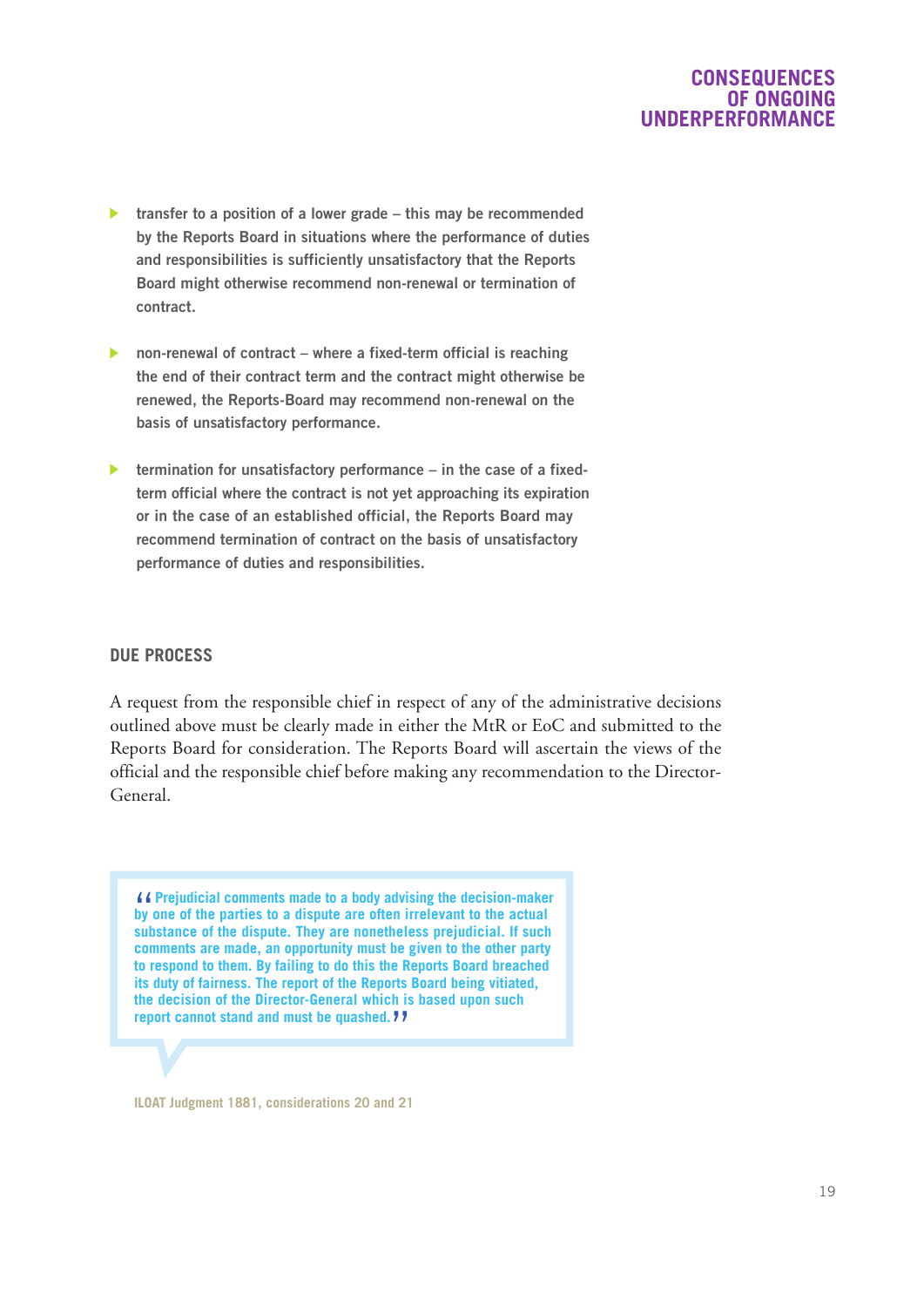Before any final decision is taken by the Director-General with regard to transfer to a lower grade, non-renewal or termination of contract, the official must be informed in writing and given the opportunity to respond in writing.

Consistent with the principles of third party assistance reflected in Chapter XIII of the Staff Regulations, a staff member, in the context of any of the administrative actions described in the preceding section or the appeals process described below, may decide to rely on the ILO mediation or facilitation mechanisms, request the intervention of HRD or a higher-level chief or request the assistance of any official, former official or the Staff Union.

### **APPEALS PROCESS**

A proposal to withhold a salary increment or to transfer an official to a lower grade position may be appealed to the Joint Advisory Appeals Board (JAAB) by the official concerned within one month their receipt of the proposal.

Similarly, a proposal of non-renewal or termination of contract of an official appointed at an established office of the ILO may also be appealed to the JAAB.

In all cases, any such appeal must be made on the grounds that the proposal is made on an erroneous evaluation of performance or for reasons unconnected to their performance. An appeal to the JAAB has a suspensive effect on the implementation of the administrative action.

The JAAB may uphold the proposed administrative decision or recommend that it be set aside. If the JAAB considers that the official concerned has been subject to unfair treatment or that the appraisal process was tainted by a procedural flaw then it may recommend the award of compensatory damages to the official. The Director-General is required to take a final administrative decision within two months of the submission of the JAAB report and recommendations; this is a final decision and will be implemented by the administration.

If the official is not satisfied with the outcome of the JAAB proceedings or the final decision of the Director-General in response to the recommendation of the JAAB, they may proceed to file a further appeal with the ILO Administrative Tribunal.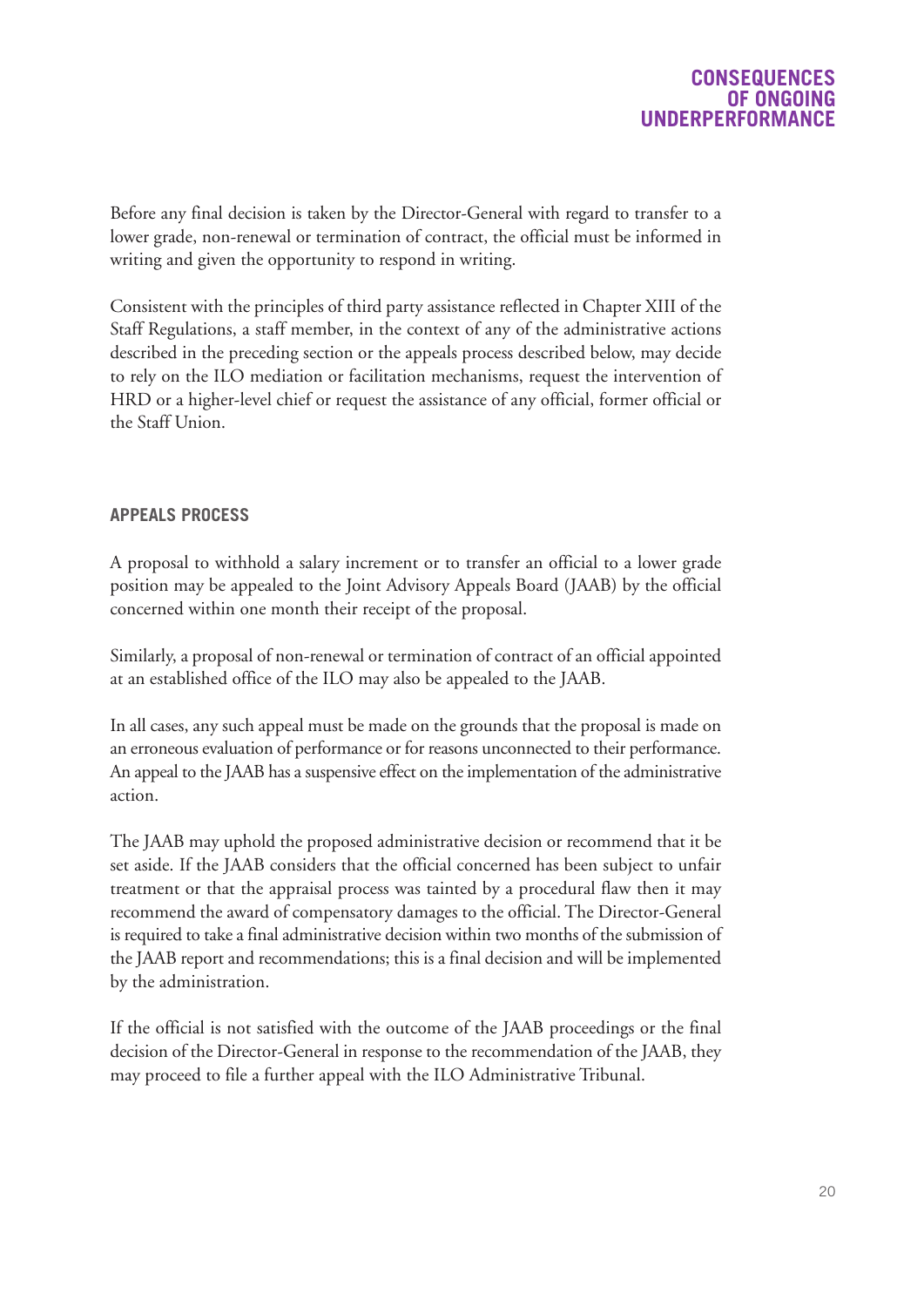### **CONSEQUENCES OF ONGOING UNDERPERFORMANCE**

If Assessment of an employee's merit during a specified period involves a value<br>judgement; for this reason, the Tribunal must recognise the discretionary authority<br>of the bodies responsible for conducting such an assessmen **of the bodies responsible for conducting such an assessment. Of course, it must ascertain whether the marks given to the employee have been worked out in full conformity with the rules, but it cannot substitute its own opinion for these bodies' assessment of the qualities, performance and conduct of the person concerned.**

**The tribunal will therefore interfere in this field only if the decision was taken without authority, if it was based on an error of law or fact, a material fact was overlooked, or a plainly wrong conclusion was drawn from the facts, or if it was taken in breach of a rule of form or procedure, or if there was abuse of authority.**

**This limitation on the Tribunal's power of review naturally applies to both the mark given in a staff report and the comments accompanying that mark in the report.** "

**ILOAT Judgment 3268 Consideration 9**

"**That said the Tribunal insists upon observance of procedures established to evaluate performance** "

**ILOAT Judgment 3252, consideration 8**

The Administrative Tribunal may either uphold the final administrative decision of the Office or set it aside with or without an accompanying award of moral and or material damages. Decisions of the Administrative Tribunal are final and must be implemented by the Office.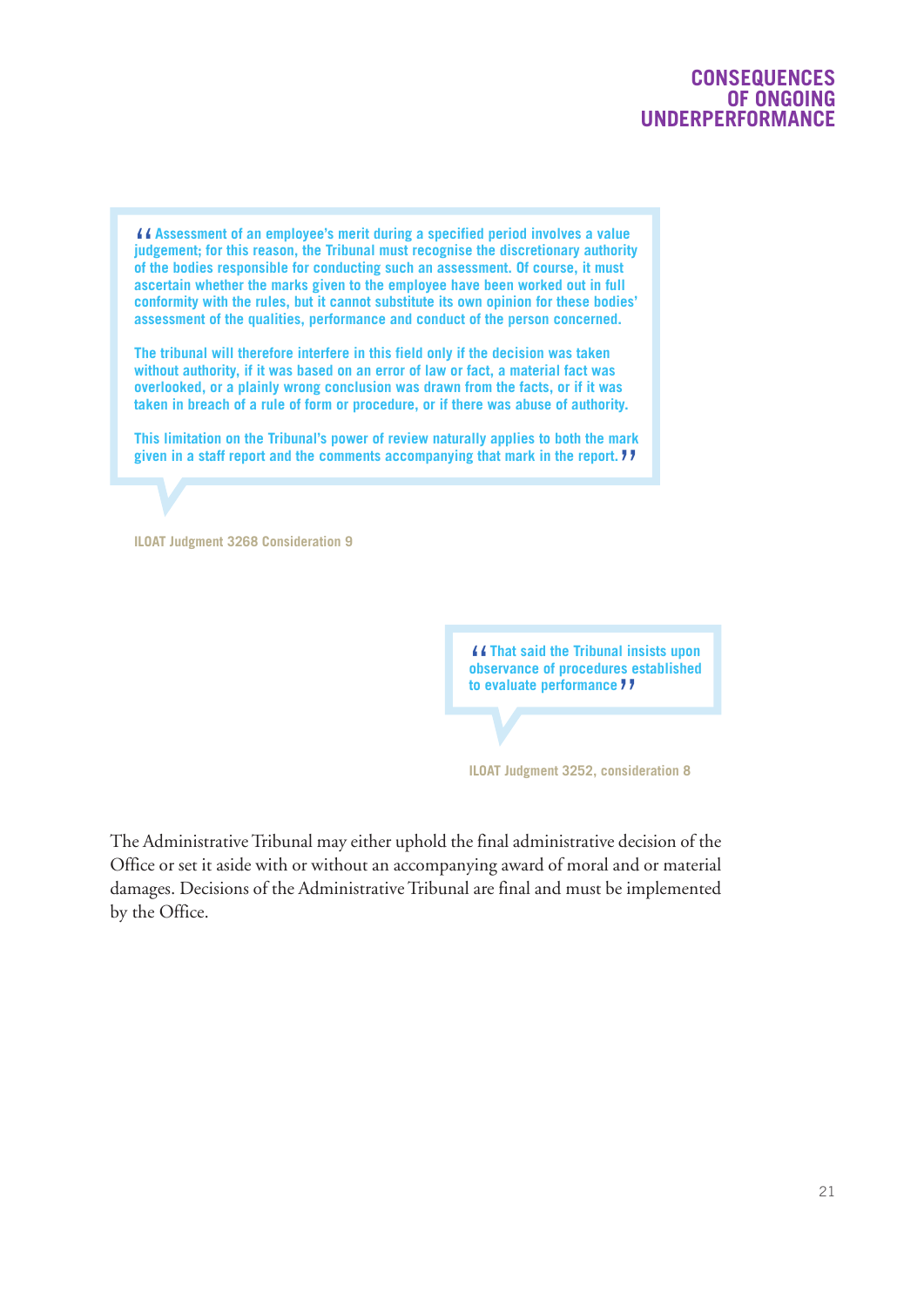### **AVAILABLE SUPPORT FOR MANAGERS ANNEX 1**

<span id="page-21-0"></span>While the process of managing the underperformance of a staff member should be treated as confidential, this does not mean that a manager needs to handle the situation alone. Support is available both in terms of one-to-one guidance and training.

### **HIGHER-LEVEL MANAGEMENT SUPPORT**

Share your concerns with your manager  $-$  it is important that they are aware of the situation and by briefing him/her you can gain from their experience and insights and ensure that you have their support for the steps ahead.

### **HR PARTNERS**

Your HR Partner understands the workings of your department/office and the people within it. S/He is an excellent resource with whom to discuss concerns about the performance of individuals and the impact that this may be having on your team.

### **PM COACHING SESSIONS**

Coaching is available for specific and individual questions or concerns about planning, conducting or documenting performance management discussions. This confidential service is available to both managers and staff members who may request an individual, group or phone appointment by sending an email to **[PMCOACHING@ilo.org](mailto:PMCOACHING@ilo.org)**.

### **PEER COACHES**

Managers may need the opportunity to talk to someone who has been in a similar situation. A Peer Coach is a manager who has personal experience in managing underperformance and who is ready to act as a "sounding-board" for other managers. Managers who are engaged in or about to embark on the process of managing underperformance may request to be connected with a peer coach by contacting HRD using the **[PMCOACHING@ilo.org](mailto:PMCOACHING@ilo.org)** email.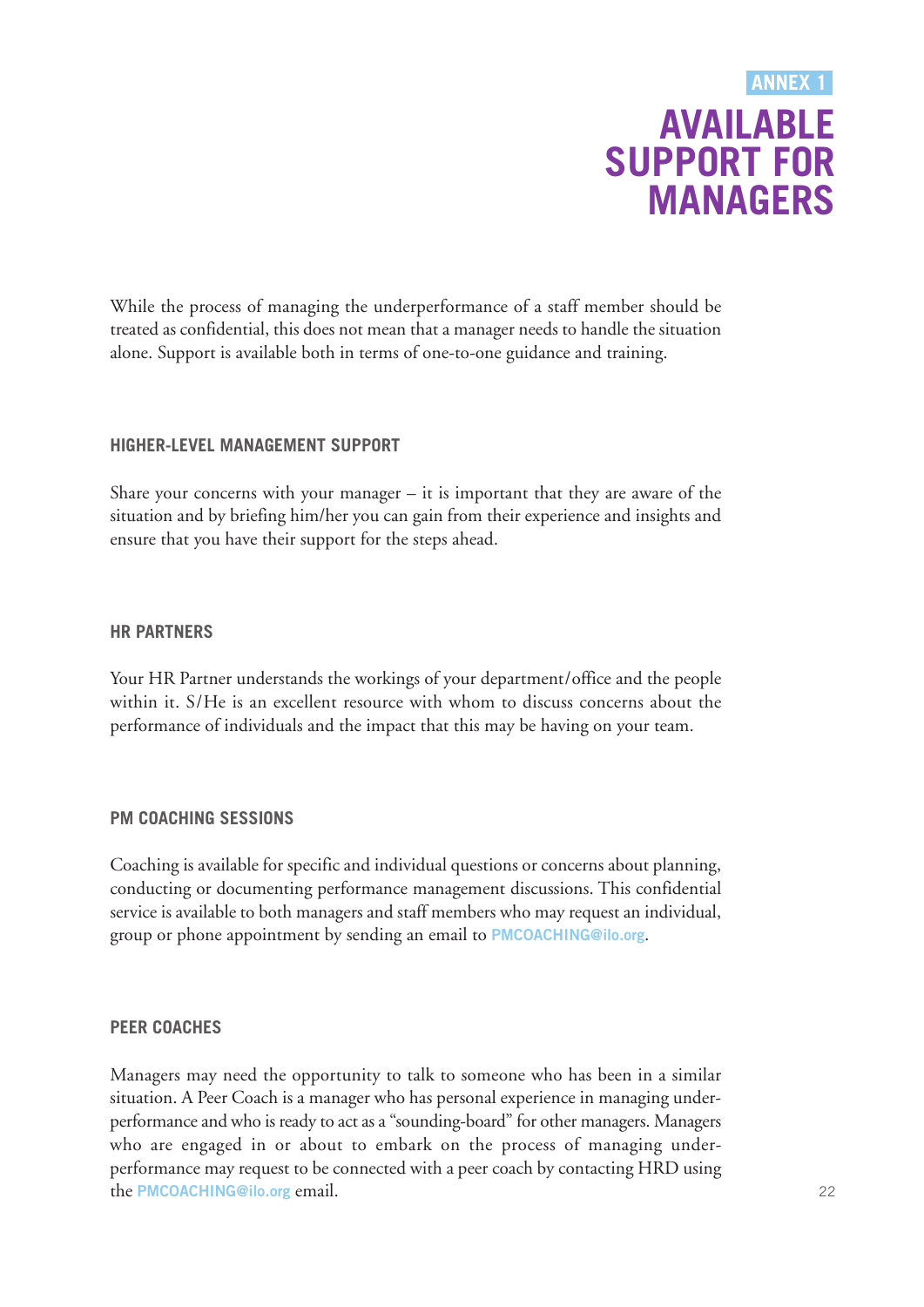

### **REPORTS BOARD SECRETARIAT**

The Reports Board Secretariat can be contacted at **[REPORTSBOARD@ilo.org](mailto:REPORTSBOARD@ilo.org)** for advice and guidance about the steps in the appraisal process. Support is available on how to handle appraisals for specific cases such as staff on probation, staff movements, periods of leave, performance concerns or other special situations.

### **PERFORMANCE MANAGEMENT WORKSHOPS AND MLDP MODULES**

All managers are encouraged to attend the Creating Results Through People (CRTP) workshop which provides detailed guidance on performance management, giving and receiving feedback, handling difficult conversations and coaching and developing staff. The conflict management workshop also focusses on how to deal with conflictual situations in the workplace. Details of these workshops, as well as relevant MLDP modules can be found in **ILO [PEOPLE](https://performancemanager5.successfactors.eu/login?company=ILO)** .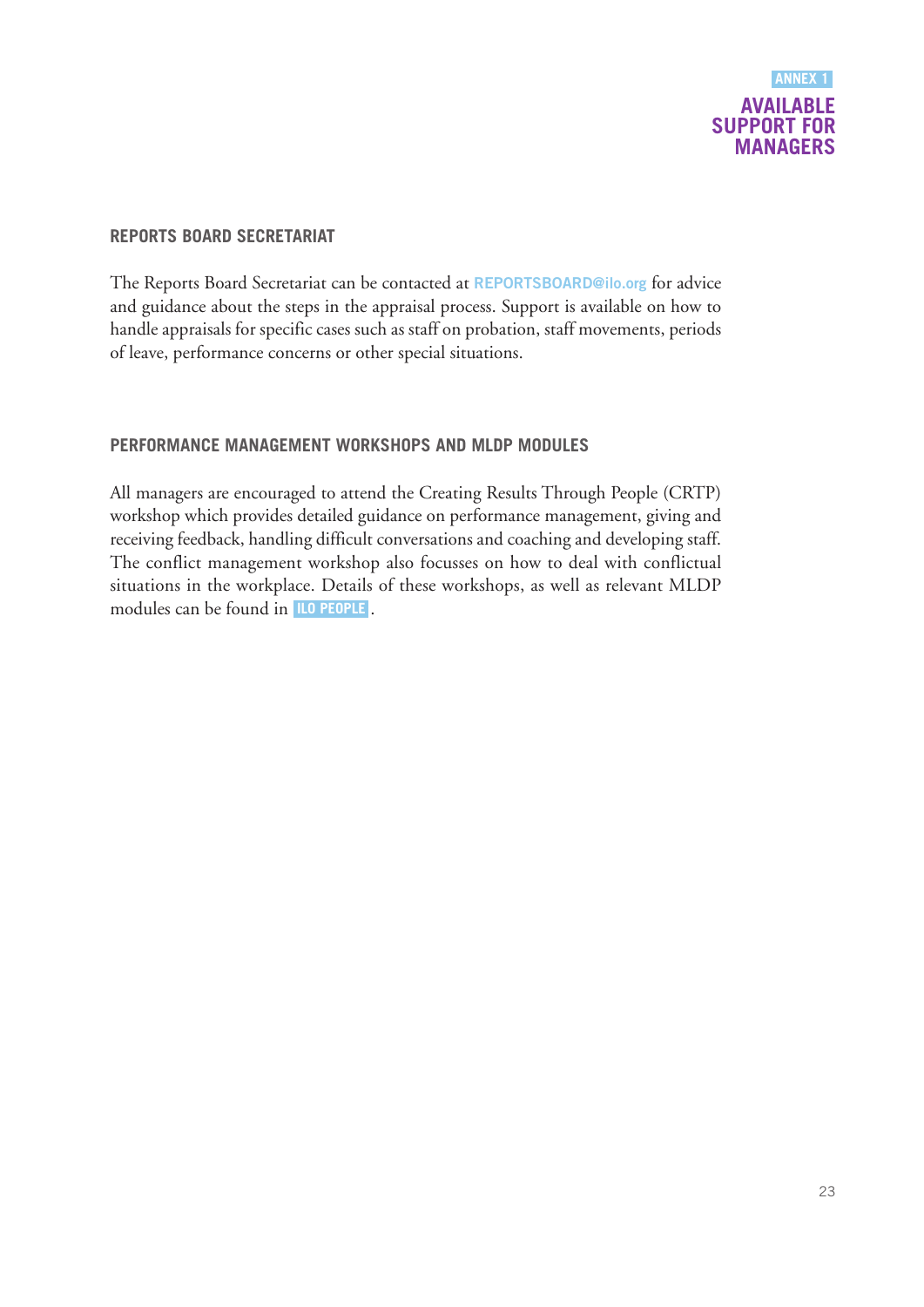### **HOW TO CONDUCT A SESSION ON IMPROVING PERFORMANCE 10ANNEX 2**

- <span id="page-23-0"></span>**1** When scheduling a performance meeting, allow enough time for both comments and reactions from the staff member. Conduct the meeting in a quiet place where the staff member will be comfortable and ensure you won't be interrupted.
- 2 Choose the time and approach based on your knowledge of the staff member's personality.
- **3** Supervisors often report feeling apprehensive or insecure (which is understandable, since this is not an easy conversation). Maintain a constructive tone: stay calm, professional and focused.
- **4** Invite and encourage the staff member to provide you with their perspective. Ask open-ended questions and listen; hold off responding when the employee is speaking. Be open to new information you might not have heard.
- **5** Seek cooperation, not confrontation, by focusing on how the staff member's performance fits into the performance of the whole unit.
- **6** Seek confirmation that the staff member understands the problems and your expectations. Provide opportunities for him/her to respond. It is usually recommended to discuss the consequences of failing to improve. (It is advisable to consult with HRD – as soon as issues of underperformance are identified – to better understand what is within the power/remit of the supervisor).
- **7** Structure the conversation: describe the current state, explain impact, explore reasons, describe the desired outcome, discuss solutions, offer support, agree on next steps, seek commitment, and make closing remarks.
- **8** Conclude the meeting on a positive note by emphasizing that improving the staff member's performance is a mutually-beneficial goal. Express your appreciation to the staff member. Provide a written summary (email or note to file) to the staff member shortly after the discussion. It is recommended to obtain their written/ email acceptance/acknowledgement of the summary.
- 10 Adapted from UNFPA *Addressing Underperformance – A toolkit for Supervisors,* Division for Human Resources © 2015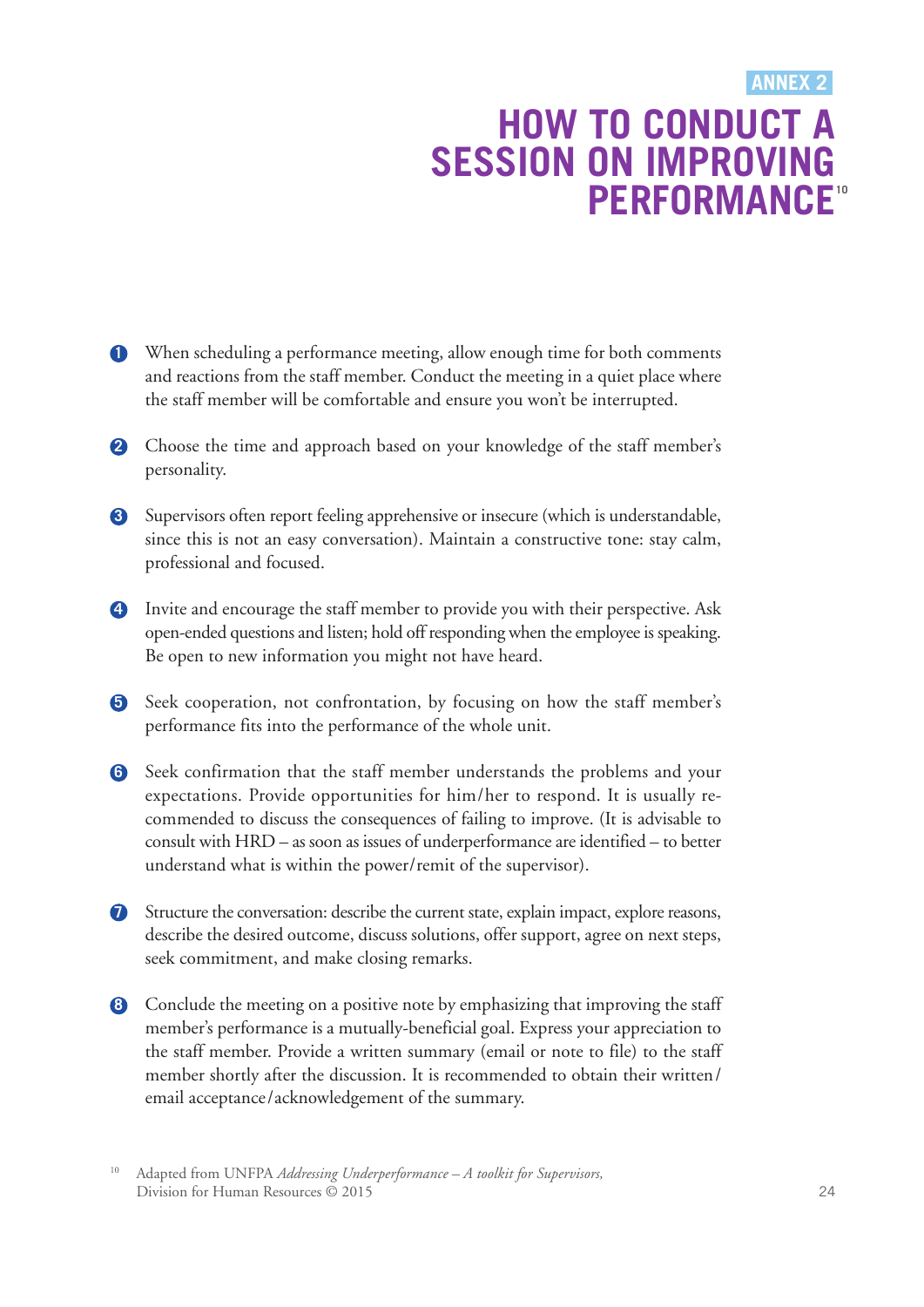### **HOW TO CONDUCT A SESSION ON IMPROVING PERFORMANCE ANNEX 2**

- **9** Document the date/time of the discussion and any agreements reached regarding changes to the way work is assigned or structured. Be sure to share notes with the staff member.
- **10** Follow up as per the timeline defined and ensure appropriate monitoring. If the staff member shows improvement, let him/her know immediately. If s/he is still struggling, talk again – and consult with HRD who can advise if a Performance Improvement Plan might be necessary.

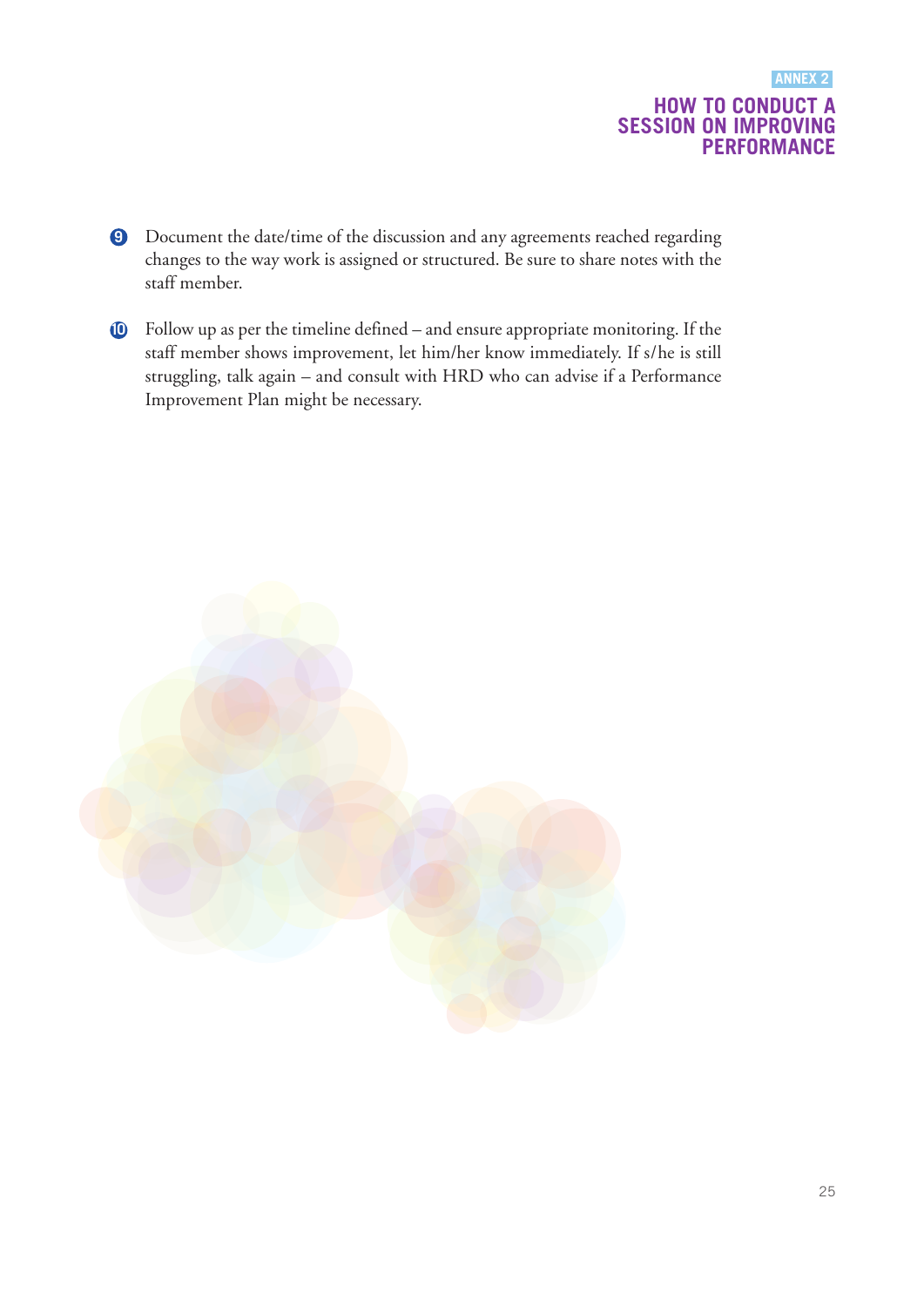### **A DIFFICULT CONVERSATION CHECKLIST 11 ANNEX 3**

<span id="page-25-0"></span>Working at the *Harvard Negotiation Project* with thousands of people on all kinds of difficult conversations, Douglas Stone, Bruce Patton and Sheila Heen determined that there is an underlying structure to what is going on in these conversations and that understanding this is an essential first step to being able to deal with them more effectively. No matter what the subject, our thoughts and feelings falling into the same 3 categories or "conversations".

- **the What Happened conversation (what's the story here?)**
- **the Feelings conversation (what should we do with our emotions?)**
- **the Identity conversation (what does this say about me?)**

The checklist below is a useful tool to guide you in preparing for and conducting difficult conversations.

### **STEP 1: PREPARE BY WALKING THROUGH THE 3 CONVERSATIONS**

### **1 Sort out What happened**

- **■ Where does your story come from (information, past experiences, rules)? Theirs?**
- **■ What impact has this situation had on you?**
- **■ What might their intentions have been?**

### **2 Understand Emotions**

**■ Explore your emotional footprint, and the bundle of emotions you experience**

### **3 Ground Your Identity**

**■ What's at stake for you** *about you?* **What do you need to accept to be better grounded?**

11 *Difficult Conversations* – Stone, Patton, Heen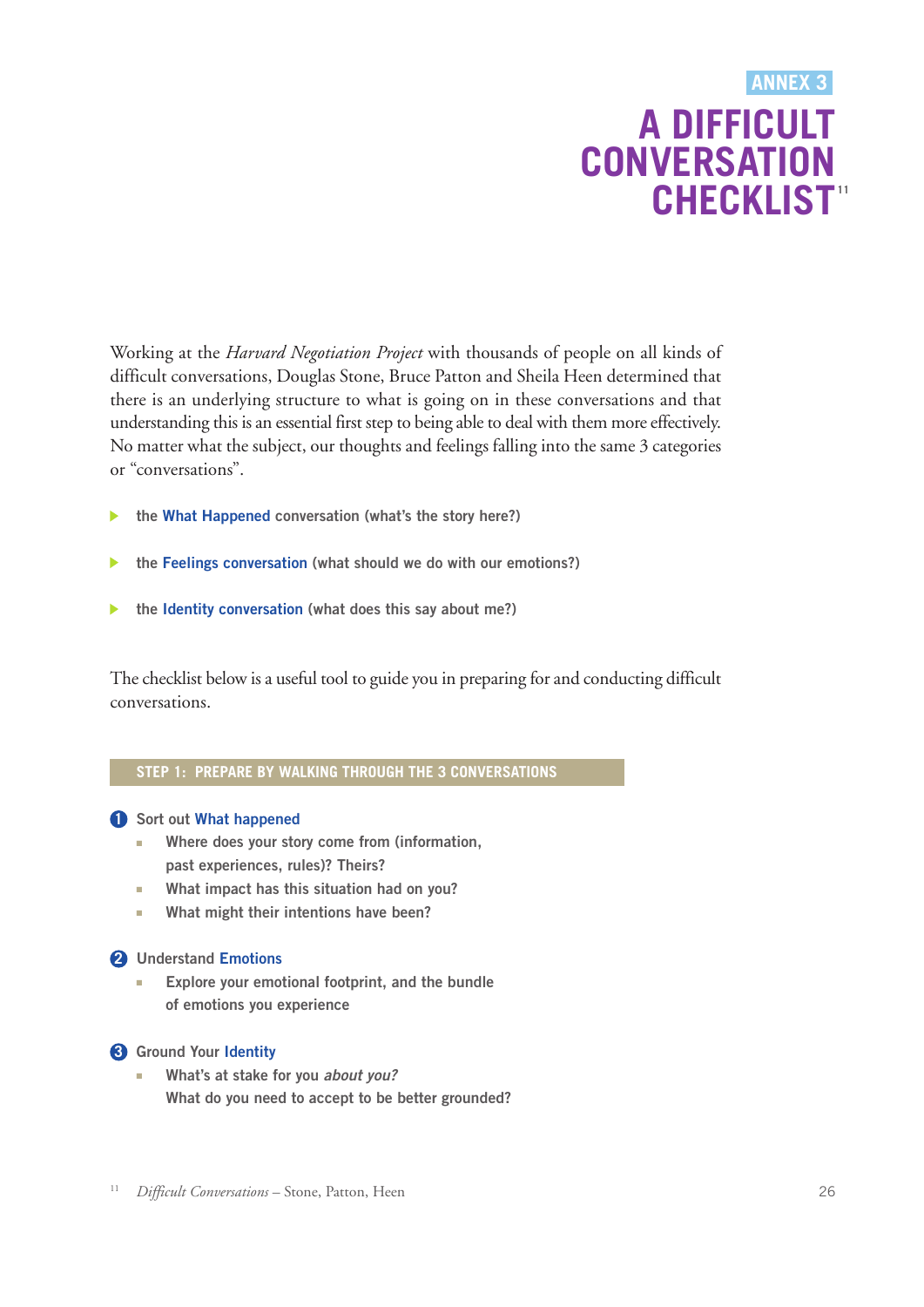### **A DIFFICULT CONVERSATION CHECKLIST ANNEX 3**

#### **STEP 2: CHECK YOUR PURPOSES12**

**Purposes: What do you hope to accomplish by having this conversation? Shift your stance to support learning, sharing, and problem-solving.**

#### **STEP 3: START FROM THE THIRD STORY**

- **1 Describe the problem as the difference between your stories. Include both viewpoints as a legitimate part of the discussion.**
- **2 Share your purposes.**
- **3 Invite them to join you as a** *partner* **in sorting out the situation together.**

### **STEP 4: EXPLORE THEIR STORY AND YOURS**

- **Listen to understand their perspective on what happened. Ask questions. Acknowledge the feelings behind the arguments and accusations. Paraphrase to see if you've got it. Try to unravel how the two of you got to this place.**
- **Share your own viewpoint, your past experiences, intentions, feelings.**
- **Reframe, reframe, reframe to keep on track.**  $\blacktriangleright$ **From truth to perceptions, blame to contributions, accusations to feelings, and so on.**

<sup>&</sup>lt;sup>12</sup> For Difficult conversations in general, step 2 also includes taking a decision around whether the issues should be addressed through a conversation. This is not relevant for difficult conversations around performance as holding a performance conversation is essential to the process of managing underperformance.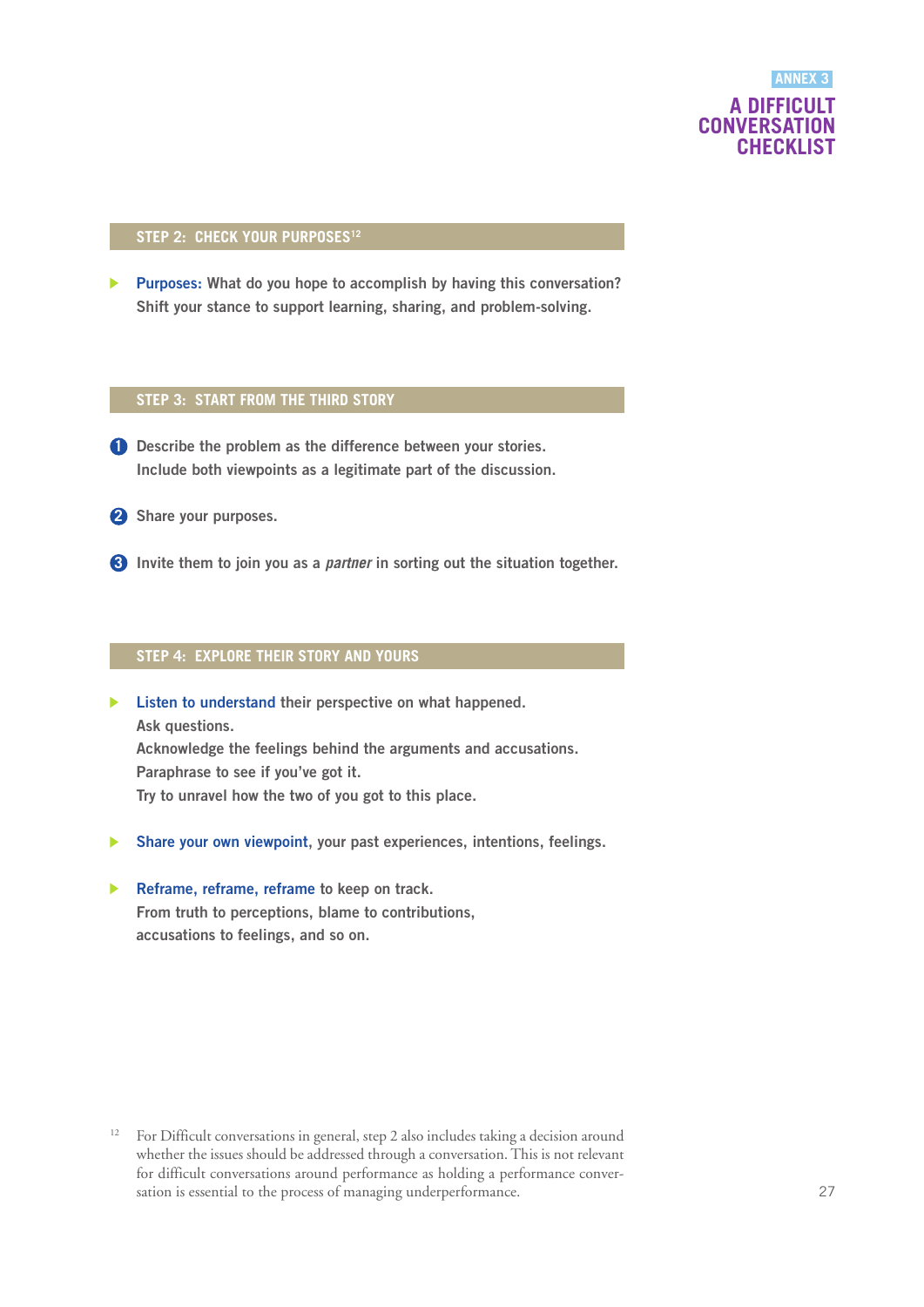### **A DIFFICULT CONVERSATION CHECKLIST ANNEX 3**

### **STEP 5: PROBLEM-SOLVING**

- **Invent options that meet each side's most important**  $\blacktriangleright$ **concerns and interests.**
- **Look to standards for what should happen.**  $\blacktriangleright$ **Keep in mind the standard of mutual caretaking; relationships that always go one way rarely last.**
- **Talk about how to keep communication open as you go forward**  $\blacktriangleright$

The Management and Leadership Development workshop – *Creating Results Through People* includes sessions focussed on how to handle difficult conversations.

The *Conflict Management* workshop which is open to all staff also covers this topic in depth.

If you would like to receive a copy of the book *Difficult Conversations* by Douglas Stone, Bruce Patton and Sheila Heen, please contact **[capability@ilo.org](mailto:capability@ilo.org)**

The following checklist for powerful conversations and openings is also a good resource.

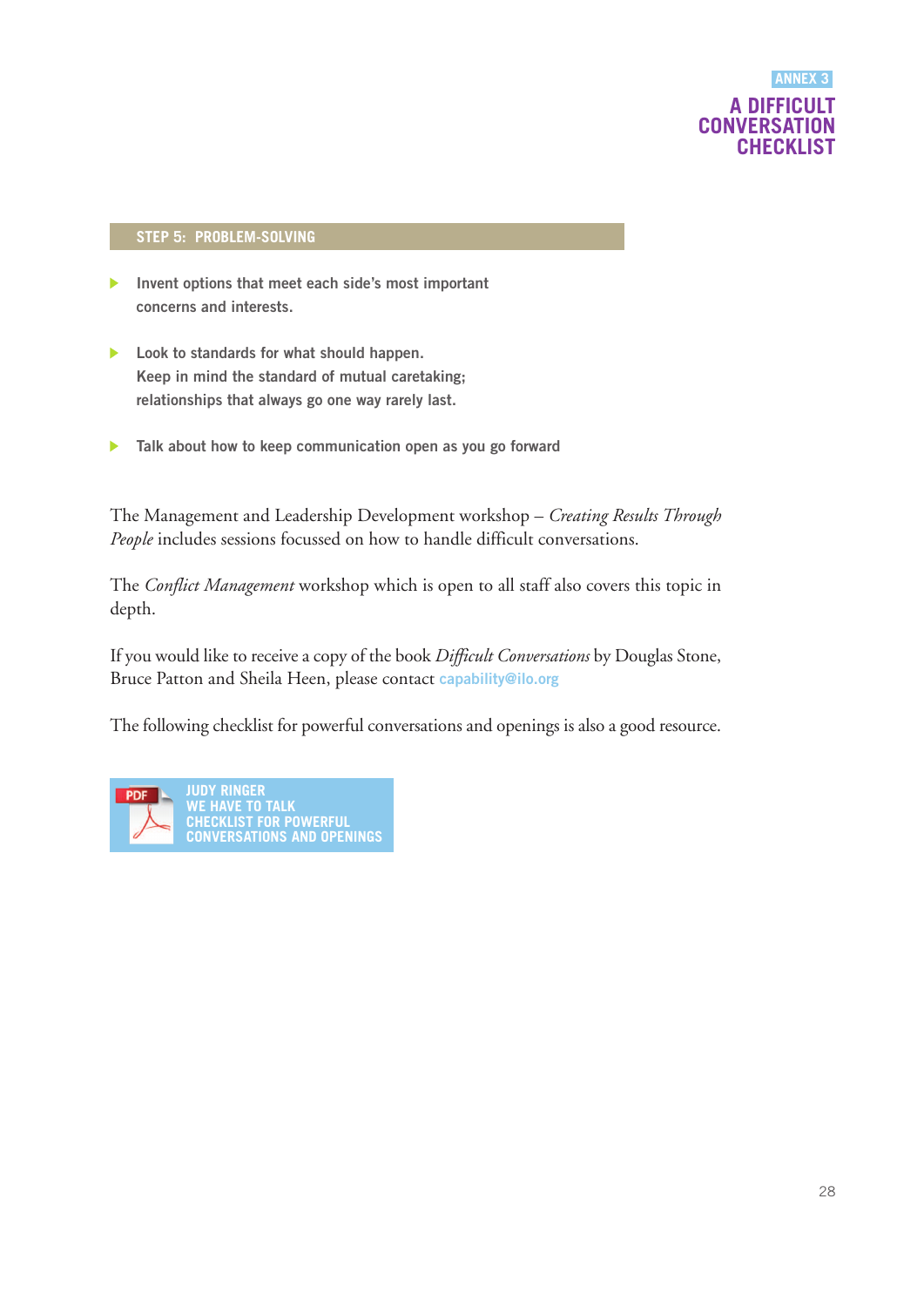**ANNEX 4**

# **TIPS FOR HANDLING DIFFICULT CONVERSATIONS**

<span id="page-28-0"></span>

| <b>EXAMPLE OF</b><br><b>SITUATION</b>                                                           | <b>PERCEIVED</b><br><b>CHALLENGES</b>                                                                                                              | <b>POSSIBLE ACTIONS TO FACILITATE</b><br>A CONSTRUCTIVE DIALOGUE                                                                                                                                                                                                                                 |
|-------------------------------------------------------------------------------------------------|----------------------------------------------------------------------------------------------------------------------------------------------------|--------------------------------------------------------------------------------------------------------------------------------------------------------------------------------------------------------------------------------------------------------------------------------------------------|
| <b>Dealing with</b><br>underperformance                                                         | Unclear or differing<br>expectations<br>Manager blamed for lack<br>of support and follow-up<br>Blame placed on others                              | Acknowledge other areas where<br>$\mathcal{L}_{\mathcal{A}}$<br>performance has been good<br>Revisit and reframe objectives<br>Focus on problem solving<br>Agree on supervisee's responsibility<br>vs other factors for underperformance<br>Clearly define improvement and follow-up<br>L.       |
| <b>Differing views</b><br>between supervisor<br>and supervisee<br>on supervisee's<br>competency | Unrealistic self-assessment<br>by supervisee<br>Fear of undermining<br>and demotivating                                                            | Acknowledge areas where competency is high<br>J.<br>Refer to existing and shared indicators for<br>L.<br>competency (ILO framework) and relate<br>to observed examples (but never compare)<br>Define development objectives and<br>$\mathcal{L}_{\mathcal{A}}$<br>identify resources and support |
| <b>Discussing</b><br>development<br>opportunities                                               | Lack of opportunity<br>for the staff member<br>Manager feeling powerless<br>Unrealistic self-assessment<br>of their own potential by<br>supervisee | Clearly state manager's role and<br>$\overline{\phantom{a}}$<br>limits and the development process<br>Explore development options creatively<br>including self-directed learning or<br>stretching assignments<br>Give honest feedback and advice                                                 |
| <b>Dealing with</b><br>apparent<br>demotivation                                                 | Finding out about<br>the supervisee's actual<br>motivation<br>Lack of activities or<br>recognition to offer<br>that could meet their<br>motivators | Investigate possible actions to limit<br>demotivation and dissatisfaction<br>Shift from de-motivators to motivators<br>(not opposites) to identify leverage<br>Clarify organization objectives and<br>a.<br>invite propositions on how they<br>could meet their own<br>29                        |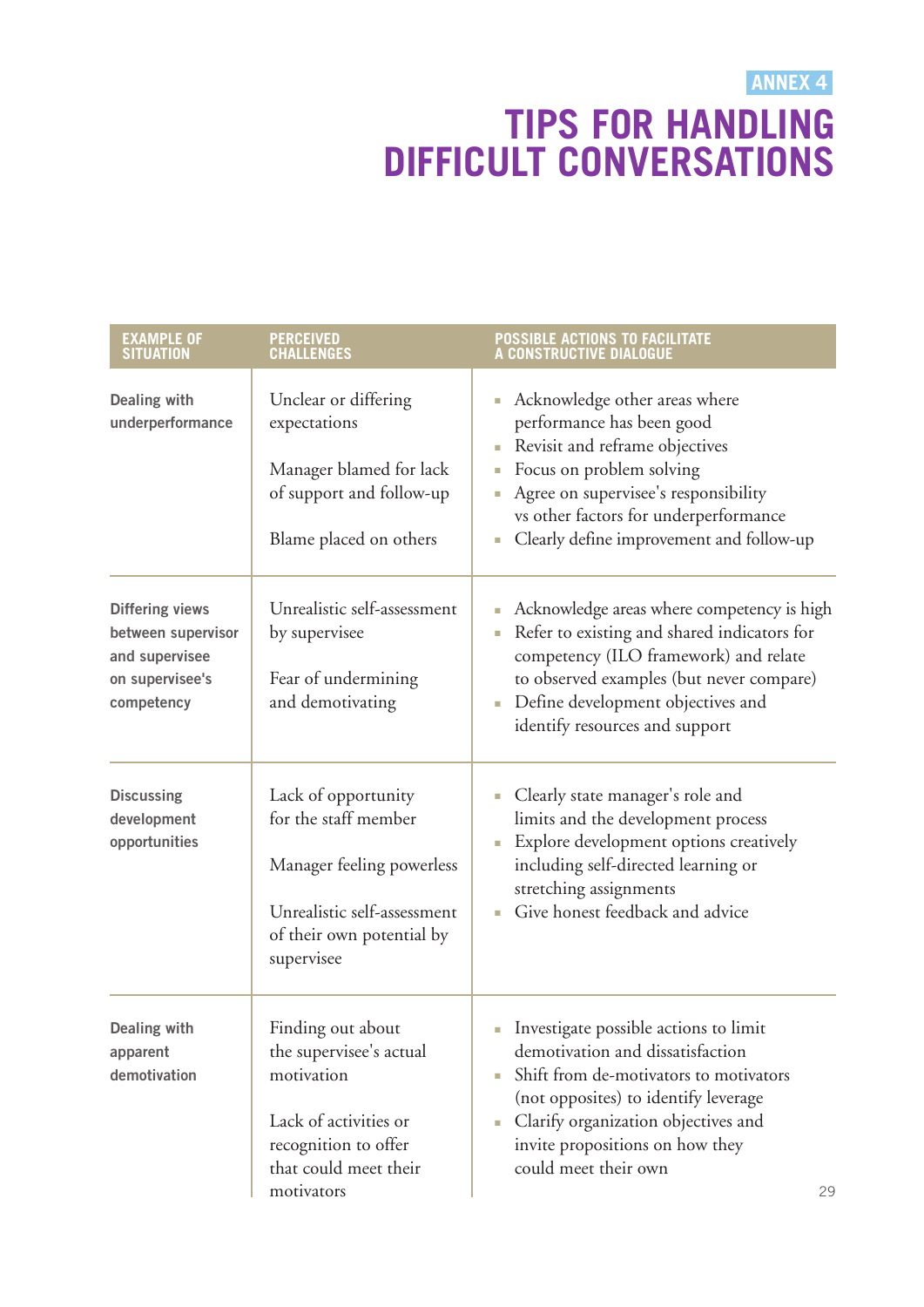### **CHECKLIST FOR THE COMPLETION OF PROBATIONARY APPRAISALS ANNEX 5**

<span id="page-29-0"></span>Officials who, for the first time, are appointed to a job other than of a temporary nature (i.e. on a fixed term contract, performing a core function, funded by the regular budget) are placed on probation for the first two years following this appointment.

This period is split into two appraisal cycles:

- $\blacktriangleright$ The first cycle of 1 year is covered by a 'PAR  $-1$ <sup>st</sup> Probation 1 year' appraisal and begins at the start date of the contract. This means that most staff on probation have appraisal cycles which are not in-line with those of their colleagues.
- $\blacktriangleright$ The second cycle is 9 months only and is covered by a 'PAR – 2<sup>nd</sup> probation 9 months' appraisal. This gives time during the remaining 3 months of probation for the appraisal to be reviewed by the Reports Board and a decision to be made regarding the end of probation.

If an appraisal report is not completed appropriately, or is lacking in detail, then it will be returned with a request for modification.This checklist aims to ensure that appraisals are completed correctly first time around to speed up the process and avoid unnecessary delays.

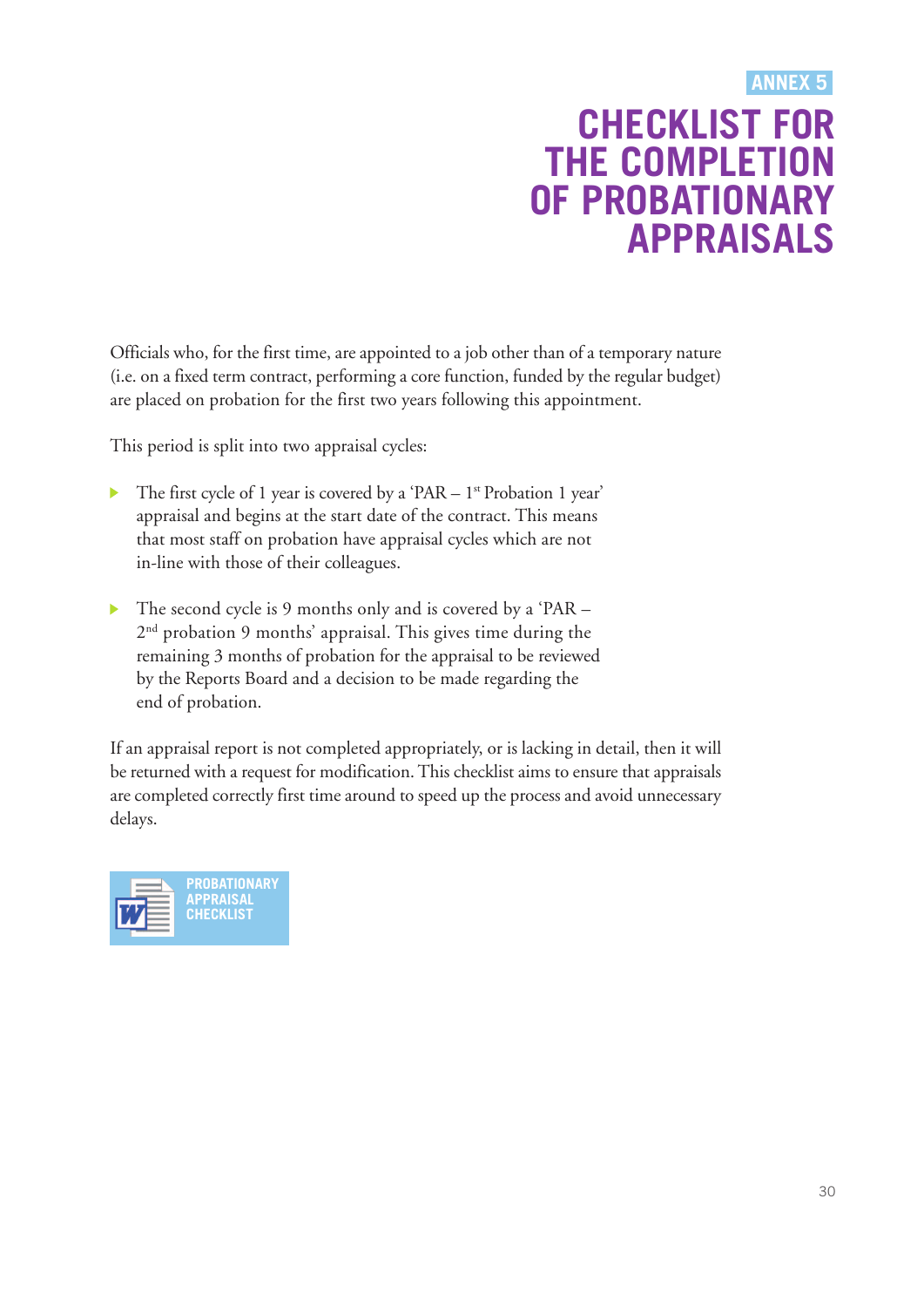### **OVERALL PERFORMANCE RATING DESCRIPTIONS ANNEX 6**

### <span id="page-30-0"></span>**FULLY MEETS PERFORMANCE REQUIREMENTS (FM)**

- This rating describes performance that fully meets the agreed upon performance requirements and represents the fully acceptable level of performance for the position.
- The majority of staff will earn this rating, which represents successful  $\blacktriangleright$ performance in carrying out the goals and tasks of the ILO.

### **CONSISTENTLY EXCEEDS PERFORMANCE REQUIREMENTS (ER)**

- A rating of consistently exceeds performance requirements is characterized not only by achieving results, but by going beyond those normally expected for the position.
- The staff member consistently produces accurate, thorough and high quality work and has significantly improved the work processes and deliverables for which he or she is responsible.
- The staff member may also have voluntarily accepted a special assignment or temporarily taken on additional responsibilities outside of the specific purview of the position.
- **Performance at this level can be clearly linked to improved** delivery of the work unit's outputs.
- Performance results in this category are acknowledged by  $\blacktriangleright$  . others within the work unit as exceptional.
- *This rating must be justified by providing statements of the*  $\blacktriangleright$ *specific actions and the results of those actions in terms of their contributions to organizational goals.*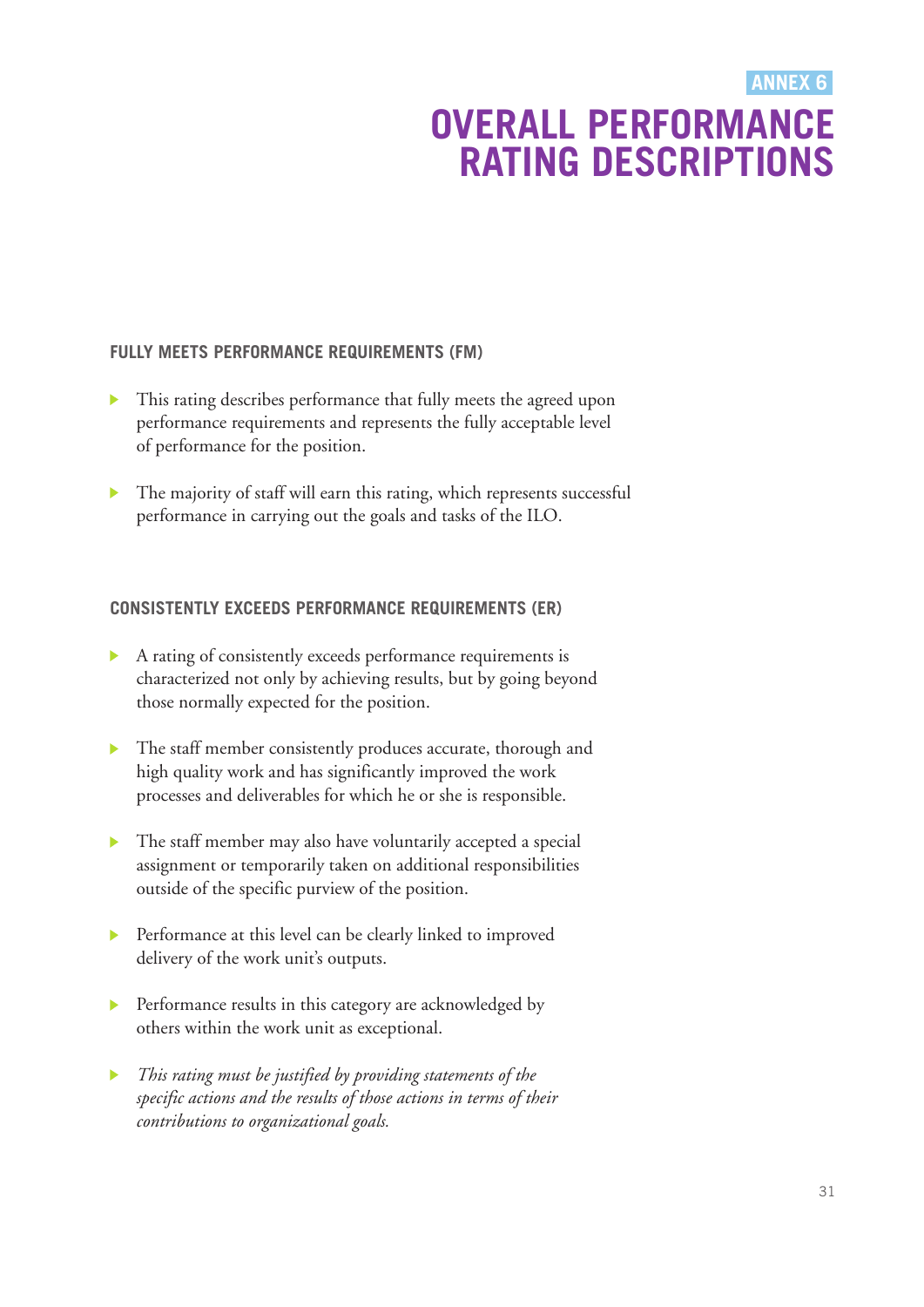### **OVERALL PERFORMANCE RATING DESCRIPTIONS ANNEX 6**

### **DOES NOT FULLY MEET PERFORMANCE REQUIREMENTS (NF)**

- This rating means performance has not met the performance expectations established in the beginning of cycle and/or mid-term review for the performance period.
- Indications of such performance include:  $\mathbf{b}$

Quality of work reflects shortcomings, or the quantity produced falls short of the measures of performance that have been established;

The results are inadequate after consideration of any relevant circumstances beyond the staff member's control;

Failure to complete significant assignments properly or to meet deadlines which results in a negative consequence in meeting the work unit's goals;

Serious limitations have been demonstrated in the staff member's ability to perform in his or her role.

*This rating must be justified by comments, including illustrations*  $\blacktriangleright$ *and examples as needed.*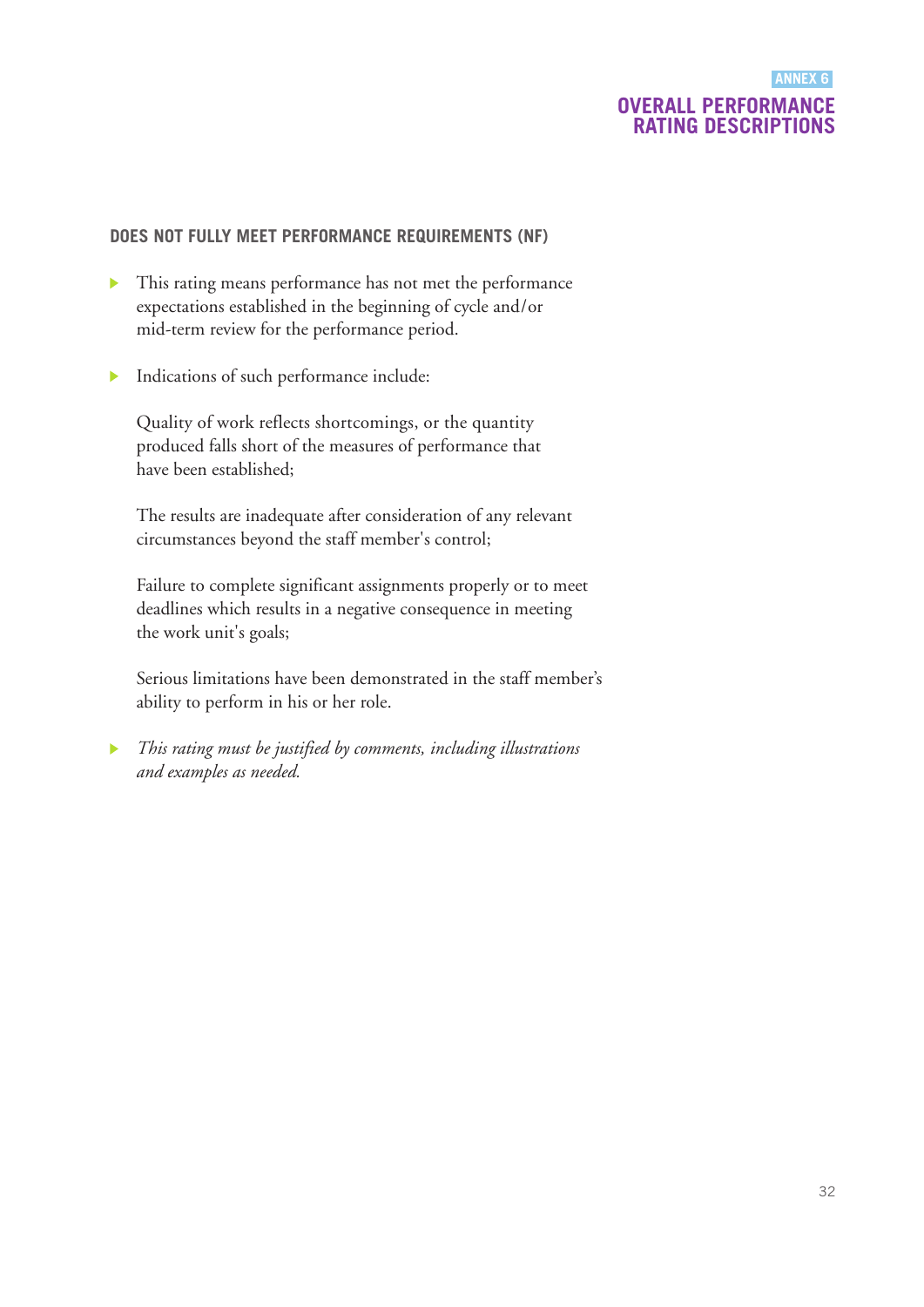### **GUIDANCE FOR HANDLING BLOCKED APPRAISAL PROCESSES ANNEX 7**

<span id="page-32-0"></span>If an official and supervisor are unable to jointly finalize the Beginning of Cycle (BoC), Mid-term Review (MtR), End of Cycle (EoC) in good time, despite reasonable efforts, HRD is able to route the online form directly to the supervisor through the **ILO [PEOPLE](https://performancemanager5.successfactors.eu/login?company=ILO)** system for his/her action. Any such action will only be taken if there is documentation to demonstrate that reasonable efforts were made to initiate the steps in the appraisal process in a timely fashion, and that the official was provided with the opportunity to fully participate in and contribute to the process.

### **DRAFTING STEPS**

### **Beginning of Cycle Drafting**

Since the appraisal form starts with the official, the process may become blocked in situations where the official does not complete the drafting step and send the form on to the supervisor. In such cases, the form will eventually need to be routed to the supervisor so that they can take action to draft the BoC.

### **Mid-Term Review Drafting / End of Cycle Drafting**

Since the appraisal form also starts with the official for these phases, the process may become blocked if the official does not complete their comments on progress for the MtR stage or their self- evaluation for the EoC and then send the form on to the supervisor. Staff are encouraged to provide their inputs to the MtR and EoC and this is to their benefit. However, an official is not obliged to provide MtR comments or a self-evaluation for the EoC. If, despite reasonable requests and reminders, the official fails to make MtR comments or a self-evaluation for the EoC then the form can be sent on to the supervisor for his/her comments on progress for the MtR and evaluation for the EoC. (To avoid accidental omission of information, a form without self-evaluations at the EoC can only be routed to the supervisor by HRD).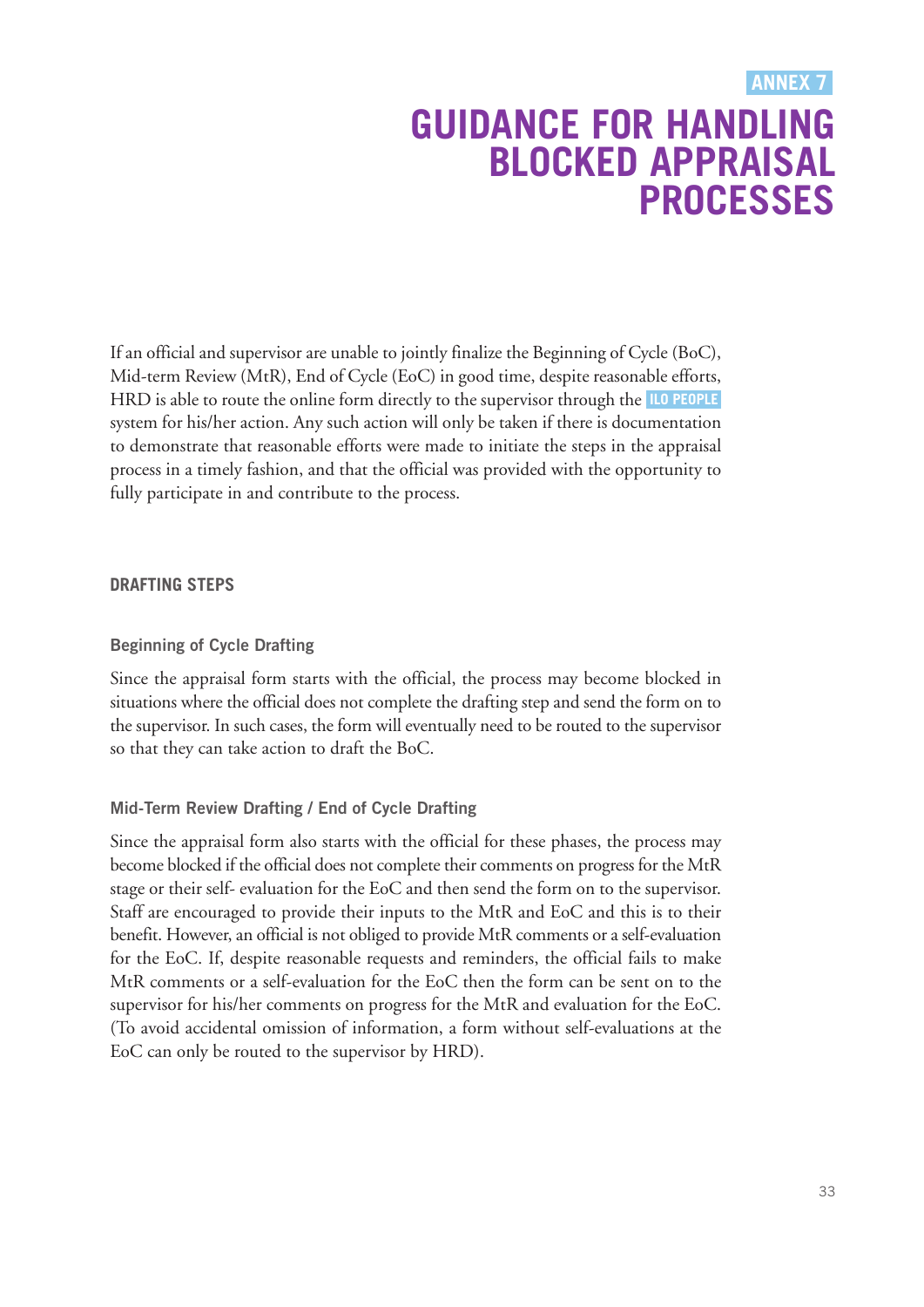### **GUIDANCE FOR HANDLING BLOCKED APPRAISAL PROCESSES**

The following steps should be taken:

- **1 The supervisor should provide the official with a final opportunity to complete the drafting step, giving her/him reasonable notice (8 days would normally be considered reasonable in this context provided that the official is on-duty during the period13) to return the draft. The official should be notified of this in writing, by email, copying [ilopeople@ilo.org](mailto:ilopeople@ilo.org), the responsible chief, and the HR partner. This email must refer to the reasonable efforts that have been made thus far to initiate the appraisal process, and the supporting documentation must be attached. It should be explained that in the event the draft is not returned to the supervisor by the end of the notice period, HRD will then be asked to route the form to the supervisor so that the necessary steps can be taken to finalize this part of the appraisal.**
- **2 In the case that the official does not take action by the end of the 8 day notice period, the supervisor should send a follow-up email to [ilopeople@ilo.org](mailto:ilopeople@ilo.org) requesting that the form be routed to them, copying the official, responsible chief and the HR partner.**

HRD will only route the appraisal form to the supervisor when the above mentioned steps have been completed.

### **REVIEW STEPS**

Article 6.7 point 2 of the Staff Regulations stipulates that when an appraisal has been communicated to an official, he or she is required to review it and return it within eight days of its receipt, attaching to it any observations that the official may wish to make.

The Review steps in the appraisal process exist to ensure that all relevant parties have seen the appraisal and have had the opportunity to provide comments.The process can become blocked if the official refuses to send the form out of the Drafting step into the Review step, or if they refuse to complete the Official's review by indicating that they have reviewed the form, entering their name and the date and providing any comments.

<sup>13</sup> Verify that the official is not on leave or any other form of approved absence and can therefore reasonably be expected to react.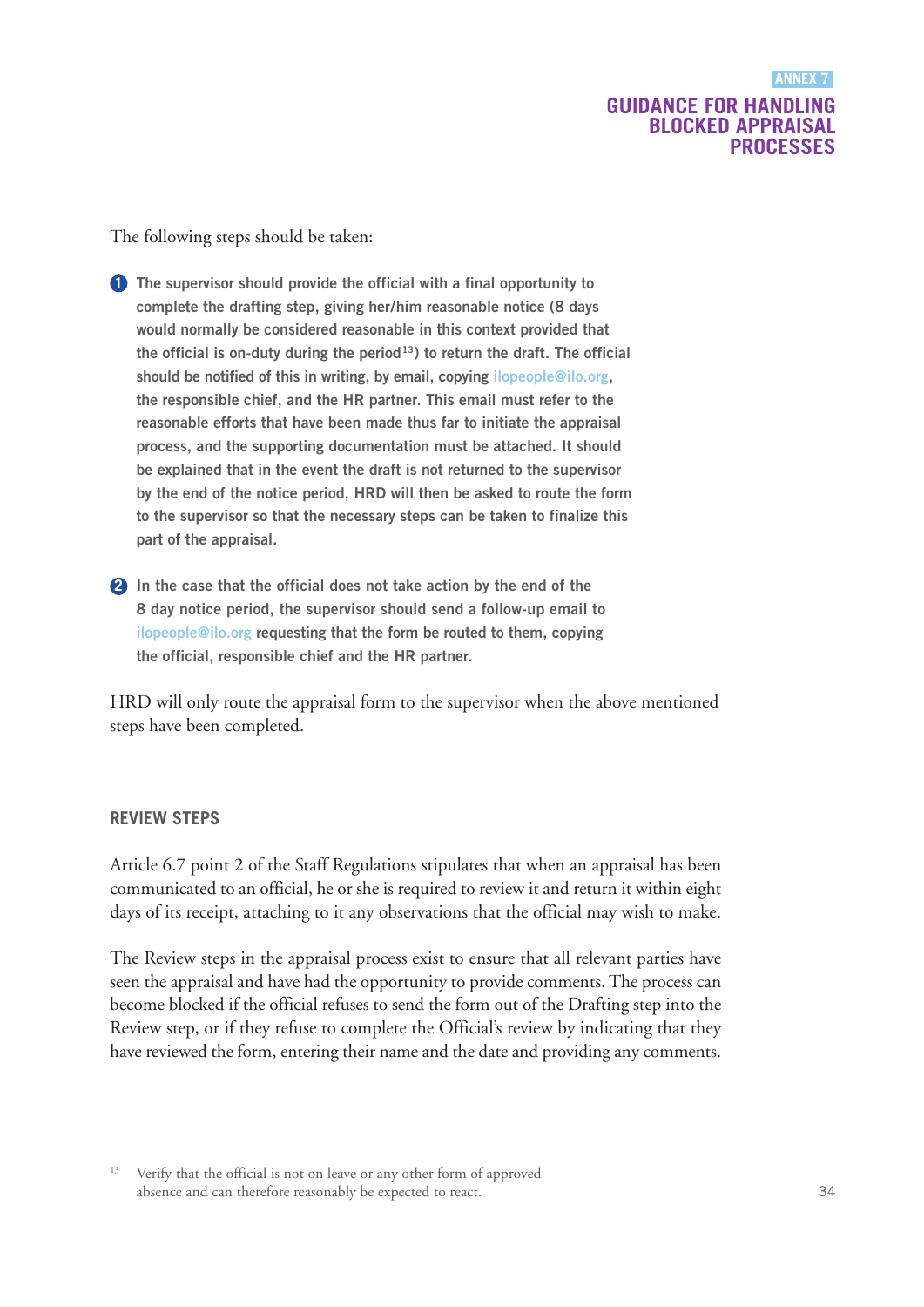### **GUIDANCE FOR HANDLING BLOCKED APPRAISAL PROCESSES ANNEX 7**

### **Beginning of Cycle Review**

Unlike the Mid-term Review and End of Cycle, there is no provision for "Comments" at the review stage so in the rare case that the appraisal is drafted but there is no agreement on the outputs then this needs to be addressed through the Reports Board.

If, after reasonable efforts have been made, the official and supervisor are unable to come to an agreement on the contents of the Beginning of Cycle – either party, (the official or the supervisor) may save the draft appraisal form from **ILO [PEOPLE](https://performancemanager5.successfactors.eu/login?company=ILO)** as a PDF and send it by email to the Reports Board Secretariat (**[REPORTSBOARD@ilo.org](mailto:REPORTSBOARD@ilo.org)**) attaching a minute outlining the points on which thereis a disagreement.The other party (the official or the supervisor) must be on cc: of this email, along with the second level manager. The other party may also provide their comments, in a minute to the Reports Board Secretariat, again by email with the remaining parties on cc: If either party fails to copy the other on their respective submissions to the Reports Board this will be done by the Reports Board Secretariat prior to the submission of the matter to the Reports Board.

The appraisal, minutes and any supporting documentation (e.g. unit work-plan, job description) will be presented to the Reports Board for their comments and recommendations.

### **MID-TERM REVIEW / END OF CYCLE REVIEW**

### **Routing into the Review Step**

In the case that drafting has been completed and the Official does not send the appraisal into the Review step within a reasonable time from receiving the request to do so, the following steps should be taken:

- **1 The supervisor should make a formal request to the Official in writing, by email, copying [ilopeople@ilo.org](mailto:ilopeople@ilo.org) asking them to send the appraisal to the MtR/EoC Review step within the next two working days14. This email must refer to the date on which the completed draft of the appraisal was sent to them. It should also explain that the Official will receive the opportunity to review the appraisal during the Review step and will have up to 8 days to provide any comments at that time. It should be indicate that in the event that the Official does not route the form by the end of the notice period, HRD will be asked to route the form to the Review step so that the necessary steps can be taken to finalize the appraisal.**
- <sup>14</sup> Ensure that the Official is on duty during the full two day period and not on any form of leave or approved absence.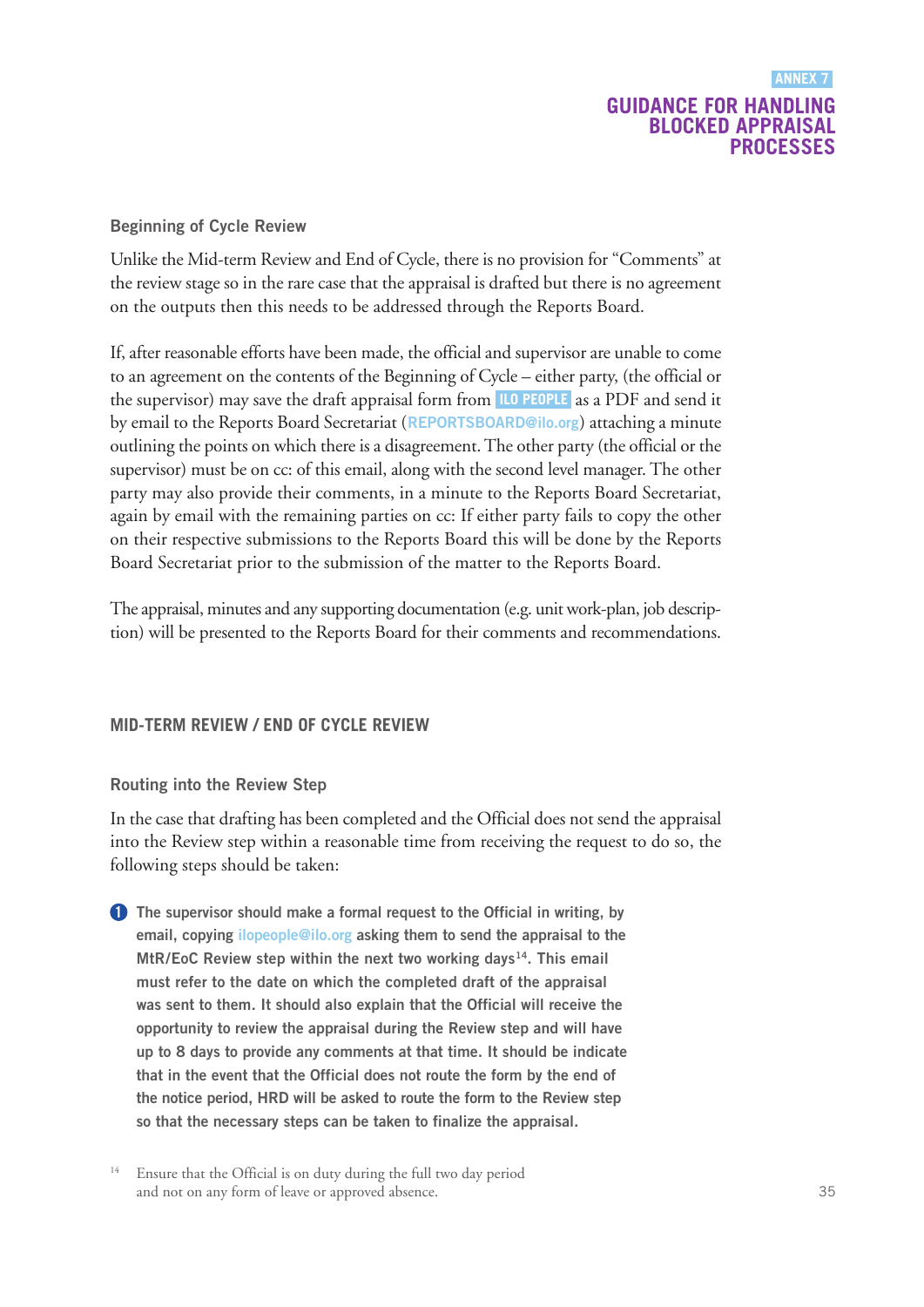### **GUIDANCE FOR HANDLING BLOCKED APPRAISAL PROCESSES**

**2 In the case that the official does not take action by the end of the 2 day notice period, the supervisor should send a follow-up email to [ilopeople@ilo.org](mailto:ilopeople@ilo.org) requesting that the form be routed to the MtR/EoC Review step, copying the Official.**

HRD will only route the appraisal form to the relevant Review step when the above mentioned steps have been completed.

#### **Official's Review Step**

In the case that an official has received the appraisal in the Mid-term Review or End of Cycle Review step and has not taken action after a period of more than 8 days and having received an informal request to do so, the following steps may be taken:

- **1 The supervisor should provide the official with a formal request to complete the review step within the next 8 days15, informing him/her in writing, by email, copying [ilopeople@ilo.org,](mailto:ilopeople@ilo.org) the responsible chief, and the HR partner. This email must indicate the date on which the appraisal was sent to the Official for review and make reference to the informal requests to complete the review that have previously been made. It should be explained that in the event that the Official does not indicate that they have reviewed the form, entered their name and the date and provided any comments by the deadline, HRD will be asked to route the form to the next step of the appraisal process.**
- **2 In the case that the official does not take action by the end of the 8 day period, the supervisor should send a follow-up email to [ilopeople@ilo.org](mailto:ilopeople@ilo.org) requesting that the form be routed to the next step, copying the official, responsible chief and the HR partner.**

HRD will only route the appraisal form to the next step when the above mentioned steps have been completed.

<sup>&</sup>lt;sup>15</sup> Verify that the official is not on leave or any other form of approved absence and can therefore reasonably be expected to react